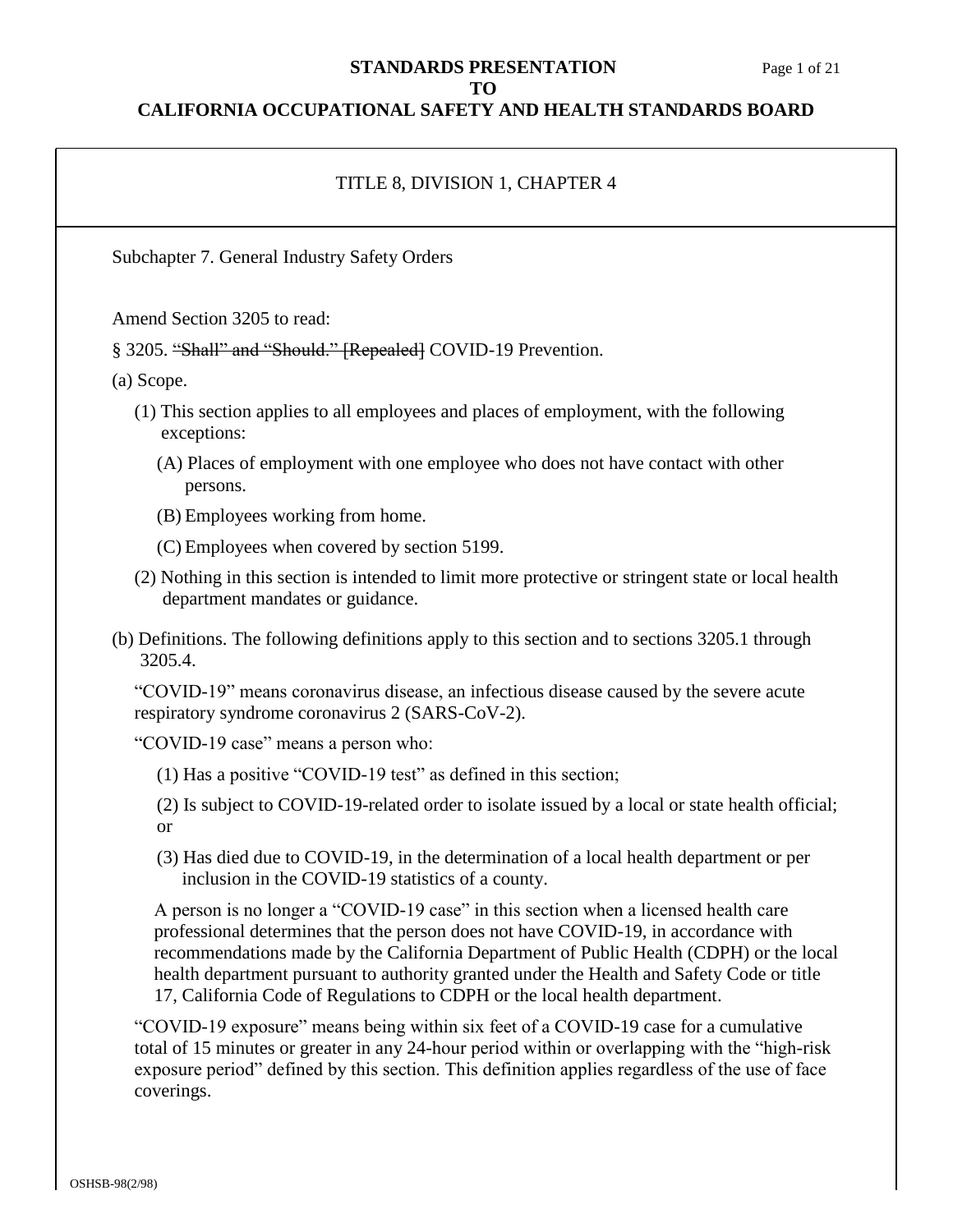#### **STANDARDS PRESENTATION** Page 2 of 21 **TO**

## **CALIFORNIA OCCUPATIONAL SAFETY AND HEALTH STANDARDS BOARD**

# TITLE 8, DIVISION 1, CHAPTER 4

"COVID-19 hazard" means exposure to potentially infectious material that may contain SARS-CoV-2, the virus that causes COVID-19. Potentially infectious materials include airborne droplets, small particle aerosols, and airborne droplet nuclei, which most commonly result from a person or persons exhaling, talking or vocalizing, coughing, sneezing, or procedures performed on persons which may aerosolize saliva or respiratory tract fluids, among other things. This also includes objects or surfaces that may be contaminated with SARS-CoV-2.

"COVID-19 symptoms" means fever of 100.4 degrees Fahrenheit or higher, chills, cough, shortness of breath or difficulty breathing, fatigue, muscle or body aches, headache, new loss of taste or smell, sore throat, congestion or runny nose, nausea or vomiting, or diarrhea, unless a licensed health care professional determines the person's symptoms were caused by a known condition other than COVID-19.

"COVID-19 test" means a viral test for SARS-CoV-2 that is:

- (1) Approved by the United States Food and Drug Administration (FDA) or has an Emergency Use Authorization from the FDA to diagnose current infection with the SARS-CoV-2 virus; and
- (2) Administered in accordance with the FDA approval or the FDA Emergency Use Authorization as applicable.

"Exposed workplace" means any work location, working area, or common area at work used or accessed by a COVID-19 case during the high-risk period, including bathrooms, walkways, hallways, aisles, break or eating areas, and waiting areas. The exposed workplace does not include buildings or facilities not entered by a COVID-19 case.

Effective January 1, 2021, the "exposed workplace" also includes but is not limited to the "worksite" of the COVID-19 case as defined by Labor Code section 6409.6(d)(5).

"Face covering" means a tightly woven fabric or non-woven material with no visible holes or openings, which covers the nose and mouth.

"High-risk exposure period" means the following time period:

- (1) For persons who develop COVID-19 symptoms: from two days before they first develop symptoms until 10 days after symptoms first appeared, and 24 hours have passed with no fever, without the use of fever-reducing medications, and symptoms have improved; or
- (2) For persons who test positive who never develop COVID-19 symptoms: from two days before until ten days after the specimen for their first positive test for COVID-19 was collected.
- (c) Written COVID-19 Prevention Program. Employers shall establish, implement, and maintain an effective, written COVID-19 Prevention Program, which may be integrated into the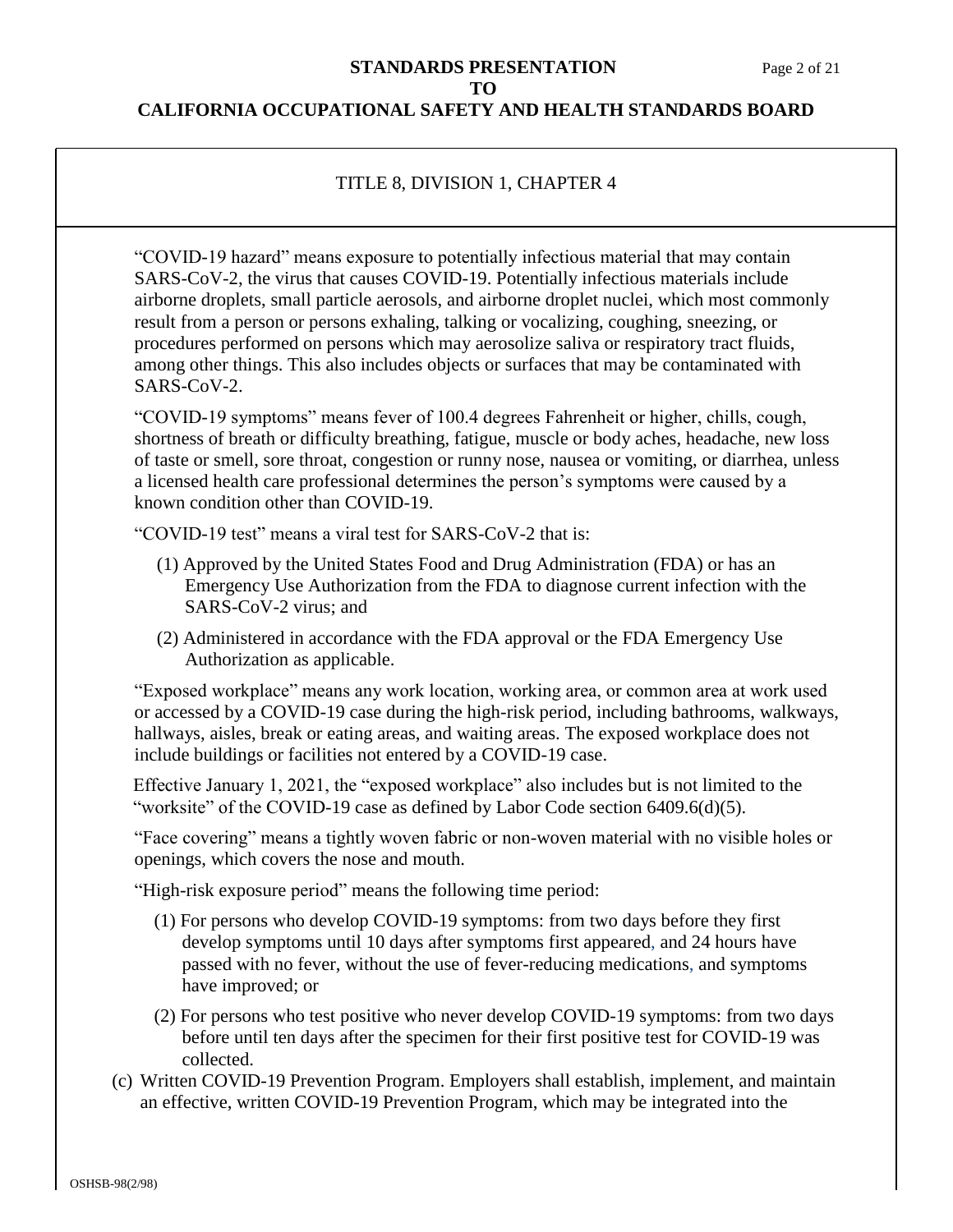### **STANDARDS PRESENTATION** Page 3 of 21 **TO**

| TITLE 8, DIVISION 1, CHAPTER 4                                                                                                                                                                                                                                                                                                                                                                                                                                                        |  |
|---------------------------------------------------------------------------------------------------------------------------------------------------------------------------------------------------------------------------------------------------------------------------------------------------------------------------------------------------------------------------------------------------------------------------------------------------------------------------------------|--|
| employer's Injury and Illness Program required by section 3203, or be maintained in a<br>separate document. The written elements of a COVID-19 Prevention Program shall include:                                                                                                                                                                                                                                                                                                      |  |
| (1) System for communicating. The employer shall do all of the following in a form readily<br>understandable by employees:                                                                                                                                                                                                                                                                                                                                                            |  |
| (A) Ask employees to report to the employer, without fear of reprisal, COVID-19<br>symptoms, possible COVID-19 exposures, and possible COVID-19 hazards at the<br>workplace.                                                                                                                                                                                                                                                                                                          |  |
| (B) Describe procedures or policies for accommodating employees with medical or other<br>conditions that put them at increased risk of severe COVID-19 illness.                                                                                                                                                                                                                                                                                                                       |  |
| (C) Provide information about access to COVID-19 testing. If testing is required under this<br>section, section 3205.1, or section 3205.2, the employer shall inform affected<br>employees of the reason for the COVID-19 testing and the possible consequences of a<br>positive test.                                                                                                                                                                                                |  |
| (D) In accordance with subsection $(c)(3)(B)3$ ., communicate information about COVID-19<br>hazards and the employer's COVID-19 policies and procedures to employees and to<br>other employers, persons, and entities within or in contact with the employer's<br>workplace.                                                                                                                                                                                                          |  |
| NOTE: See subsections $(c)(3)(C)$ and $(c)(3)(D)$ for confidentiality requirements for<br>COVID-19 cases.                                                                                                                                                                                                                                                                                                                                                                             |  |
| (2) Identification and evaluation of COVID-19 hazards.                                                                                                                                                                                                                                                                                                                                                                                                                                |  |
| (A) The employer shall allow for employee and authorized employee representative<br>participation in the identification and evaluation of COVID-19 hazards.                                                                                                                                                                                                                                                                                                                           |  |
| (B) The employer shall develop and implement a process for screening employees for and<br>responding to employees with COVID-19 symptoms. The employer may ask<br>employees to evaluate their own symptoms before reporting to work. If the employer<br>conducts screening at the workplace, the employer shall ensure that face coverings are<br>used during screening by both screeners and employees and, if temperatures are<br>measured, that non-contact thermometers are used. |  |
| (C) The employer shall develop COVID-19 policies and procedures to respond effectively<br>and immediately to individuals at the workplace who are a COVID-19 case to prevent<br>or reduce the risk of transmission of COVID-19 in the workplace.                                                                                                                                                                                                                                      |  |
| (D) The employer shall conduct a workplace-specific identification of all interactions,<br>areas, activities, processes, equipment, and materials that could potentially expose<br>employees to COVID-19 hazards. Employers shall treat all persons, regardless of<br>symptoms or negative COVID-19 test results, as potentially infectious.                                                                                                                                          |  |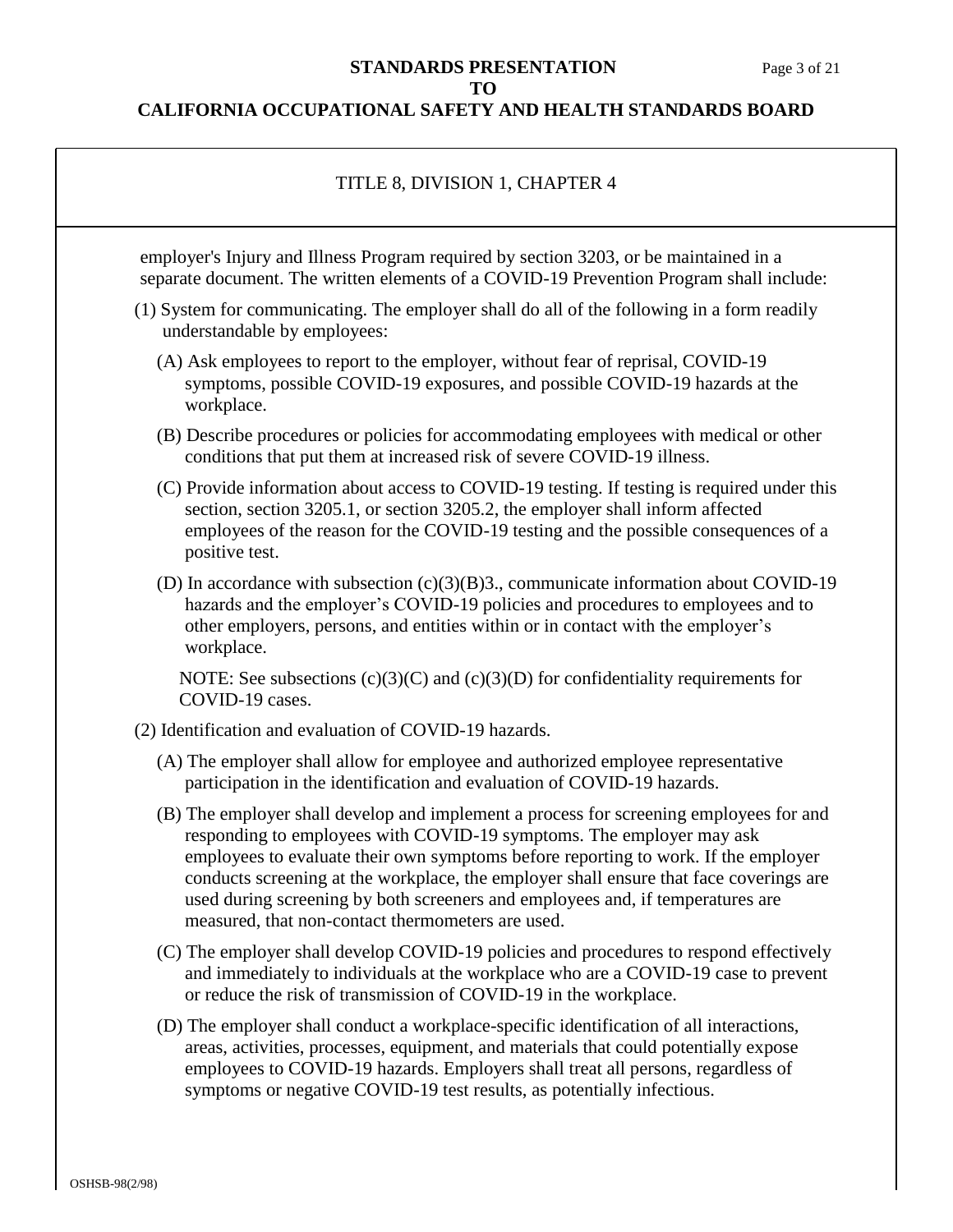#### **CALIFORNIA OCCUPATIONAL SAFETY AND HEALTH STANDARDS BOARD**

### TITLE 8, DIVISION 1, CHAPTER 4

- 1. This shall include identification of places and times when people may congregate or come in contact with one another, regardless of whether employees are performing an assigned work task or not, for instance during meetings or trainings and including in and around entrances, bathrooms, hallways, aisles, walkways, elevators, break or eating areas, cool-down areas, and waiting areas.
- 2. This shall include an evaluation of employees' potential workplace exposure to all persons at the workplace or who may enter the workplace, including coworkers, employees of other entities, members of the public, customers or clients, and independent contractors. Employers shall consider how employees and other persons enter, leave, and travel through the workplace, in addition to addressing fixed work locations.
- (E) For indoor locations, the employer shall evaluate how to maximize the quantity of outdoor air and whether it is possible to increase filtration efficiency to the highest level compatible with the existing ventilation system.
- (F) The employer shall review applicable orders and guidance from the State of California and the local health department related to COVID-19 hazards and prevention, including information of general application and information specific to the employer's industry, location, and operations.
- (G) The employer shall evaluate existing COVID-19 prevention controls at the workplace and the need for different or additional controls. This includes evaluation of controls in subsections  $(c)(4)$ , and  $(c)(6)$  through  $(c)(8)$ .
- (H) The employer shall conduct periodic inspections as needed to identify unhealthy conditions, work practices, and work procedures related to COVID-19 and to ensure compliance with employers' COVID-19 policies and procedures.
- (3) Investigating and responding to COVID-19 cases in the workplace.
	- (A) Employers shall have an effective procedure to investigate COVID-19 cases in the workplace. This includes procedures for verifying COVID-19 case status, receiving information regarding COVID-19 test results and onset of COVID-19 symptoms, and identifying and recording COVID-19 cases.
	- (B) The employer shall take the following actions when there has been a COVID-19 case at the place of employment:
		- 1. Determine the day and time the COVID-19 case was last present and, to the extent possible, the date of the positive COVID-19 test(s) and/or diagnosis, and the date the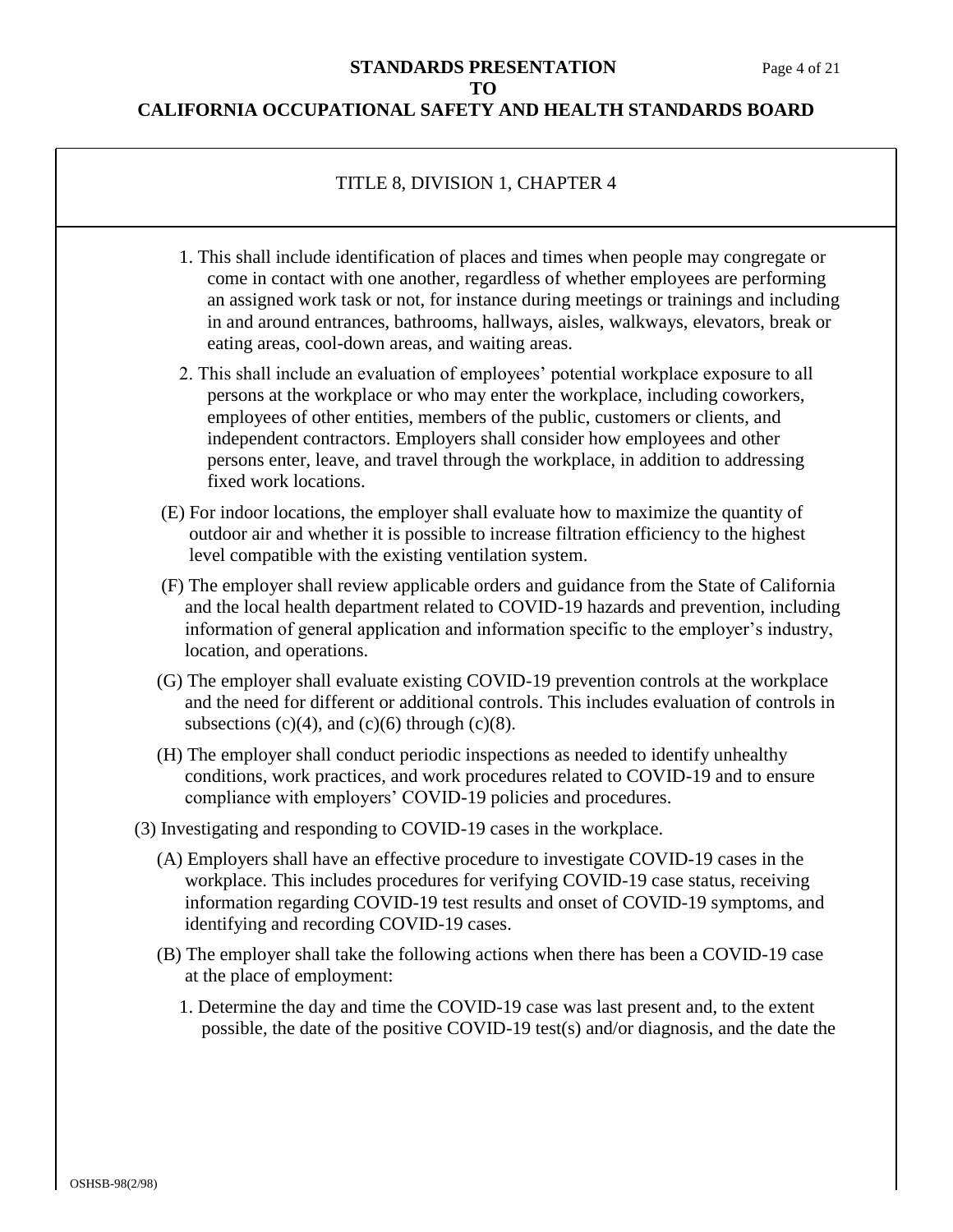### **STANDARDS PRESENTATION** Page 5 of 21 **TO**

| TITLE 8, DIVISION 1, CHAPTER 4                                                                                                                                                                                                                                                                                                             |
|--------------------------------------------------------------------------------------------------------------------------------------------------------------------------------------------------------------------------------------------------------------------------------------------------------------------------------------------|
| COVID-19 case first had one or more COVID-19 symptoms, if any were<br>experienced.                                                                                                                                                                                                                                                         |
| 2. Determine who may have had a COVID-19 exposure. This requires an evaluation of<br>the activities of the COVID-19 case and all locations at the workplace which may<br>have been visited by the COVID-19 case during the high-risk exposure period.                                                                                      |
| Note: See subsection $(c)(10)$ for exclusion requirements for employees with COVID-<br>19 exposure.                                                                                                                                                                                                                                        |
| 3. Give notice of the potential COVID-19 exposure, within one business day, in a way<br>that does not reveal any personal identifying information of the COVID-19 case, to<br>the following:                                                                                                                                               |
| a. All employees who may have had COVID-19 exposure and their authorized<br>representatives.                                                                                                                                                                                                                                               |
| b. Independent contractors and other employers present at the workplace during the<br>high-risk exposure period.                                                                                                                                                                                                                           |
| 4. Offer COVID-19 testing at no cost to employees during their working hours to all<br>employees who had potential COVID-19 exposure in the workplace and provide them<br>with the information on benefits described in subsections $(c)(5)(B)$ and $(c)(10)(C)$ .                                                                         |
| 5. Investigate whether any workplace conditions could have contributed to the risk of<br>COVID-19 exposure and what could be done to reduce exposure to COVID-19<br>hazards.                                                                                                                                                               |
| (C) Personal identifying information of COVID-19 cases or persons with COVID-19<br>symptoms shall be kept confidential. All COVID-19 testing or related medical services<br>provided by the employer under this section and sections 3205.1 through 3205.4 shall<br>be provided in a manner that ensures the confidentiality of employees. |
| EXCEPTION to subsection $(c)(3)(C)$ : Unredacted information on COVID-19 cases<br>shall be provided to the local health department, CDPH, the Division, the National<br>Institute for Occupational Safety and Health (NIOSH), or as otherwise required by law<br>immediately upon request.                                                 |
| (D) The employer shall ensure that all employee medical records required by this section<br>and sections 3205.1 through 3205.4 are kept confidential and are not disclosed or                                                                                                                                                              |
|                                                                                                                                                                                                                                                                                                                                            |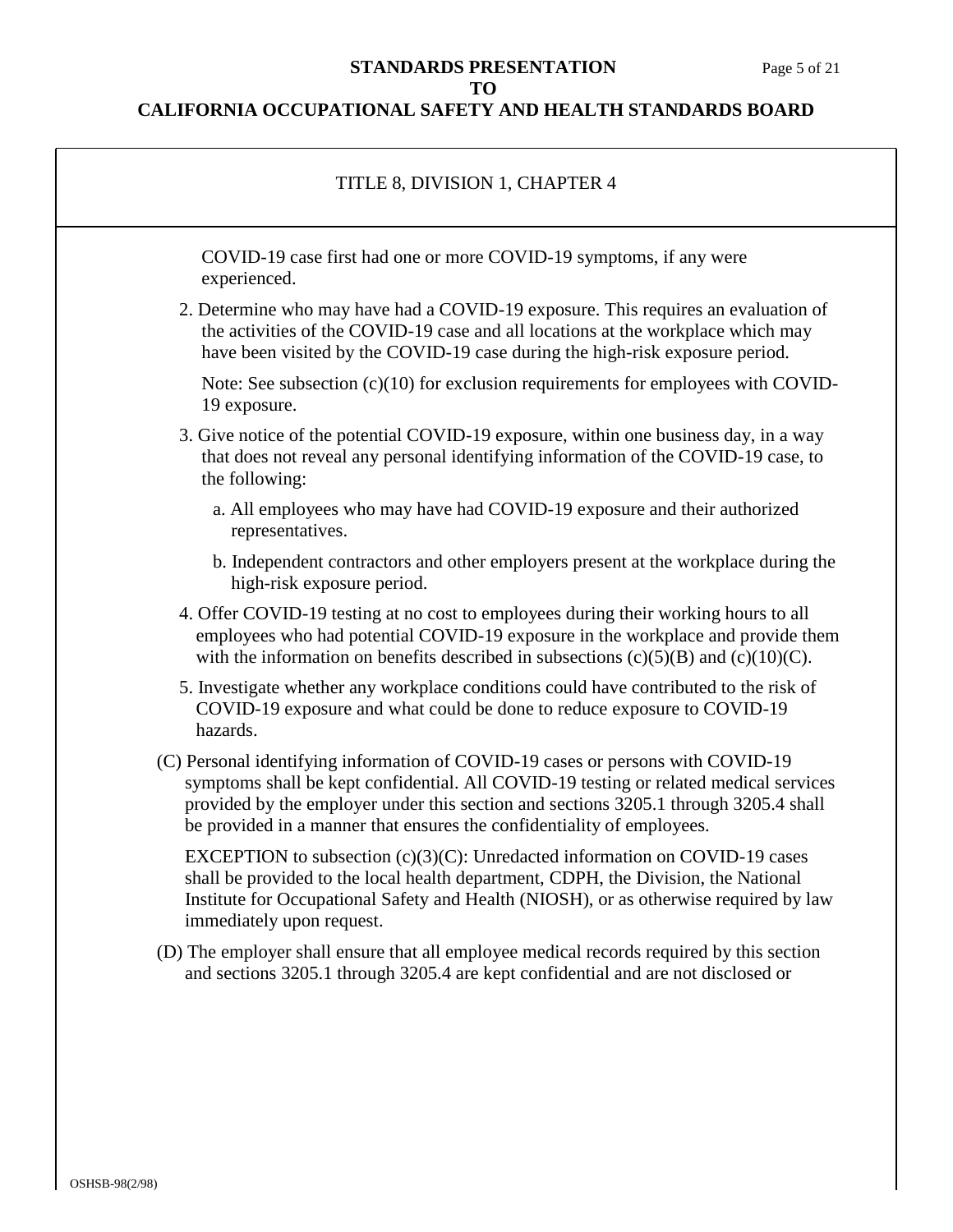#### **STANDARDS PRESENTATION** Page 6 of 21 **TO**

| TITLE 8, DIVISION 1, CHAPTER 4                                                                                                                                                                                                                                                                                                                                                                                                                                                                                                |
|-------------------------------------------------------------------------------------------------------------------------------------------------------------------------------------------------------------------------------------------------------------------------------------------------------------------------------------------------------------------------------------------------------------------------------------------------------------------------------------------------------------------------------|
| reported without the employee's express written consent to any person within or<br>outside the workplace.                                                                                                                                                                                                                                                                                                                                                                                                                     |
| EXCEPTION 1 to subsection $(c)(3)(D)$ : Unredacted medical records shall be provided<br>to the local health department, CDPH, the Division, NIOSH, or as otherwise required<br>by law immediately upon request.                                                                                                                                                                                                                                                                                                               |
| EXCEPTION 2 to subsection $(c)(3)(D)$ : This provision does not apply to records that<br>do not contain individually identifiable medical information or from which individually<br>identifiable medical information has been removed.                                                                                                                                                                                                                                                                                        |
| (4) Correction of COVID-19 hazards. Employers shall implement effective policies and/or<br>procedures for correcting unsafe or unhealthy conditions, work practices, policies and<br>procedures in a timely manner based on the severity of the hazard. This includes, but is<br>not limited to, implementing controls and/or policies and procedures in response to the<br>evaluations conducted under subsections $(c)(2)$ and $(c)(3)$ and implementing the controls<br>required by subsection $(c)(6)$ through $(c)(8)$ . |
| (5) Training and instruction. The employer shall provide effective training and instruction to<br>employees that includes the following:                                                                                                                                                                                                                                                                                                                                                                                      |
| (A) The employer's COVID-19 policies and procedures to protect employees from<br>COVID-19 hazards.                                                                                                                                                                                                                                                                                                                                                                                                                            |
| (B) Information regarding COVID-19-related benefits to which the employee may be<br>entitled under applicable federal, state, or local laws. This includes any benefits<br>available under workers' compensation law, the federal Families First Coronavirus<br>Response Act, Labor Code sections 248.1 and 248.5, Labor Code sections 3212.86<br>through 3212.88, local governmental requirements, the employer's own leave policies,<br>and leave guaranteed by contract.                                                   |
| (C) The fact that COVID-19 is an infectious disease that can be spread through the air<br>when an infectious person talks or vocalizes, sneezes, coughs, or exhales; that COVID-<br>19 may be transmitted when a person touches a contaminated object and then touches<br>their eyes, nose, or mouth, although that is less common; and that an infectious person<br>may have no symptoms.                                                                                                                                    |
| (D) Methods of physical distancing of at least six feet and the importance of combining<br>physical distancing with the wearing of face coverings.                                                                                                                                                                                                                                                                                                                                                                            |
| (E) The fact that particles containing the virus can travel more than six feet, especially<br>indoors, so physical distancing must be combined with other controls, including face<br>coverings and hand hygiene, to be effective.                                                                                                                                                                                                                                                                                            |
|                                                                                                                                                                                                                                                                                                                                                                                                                                                                                                                               |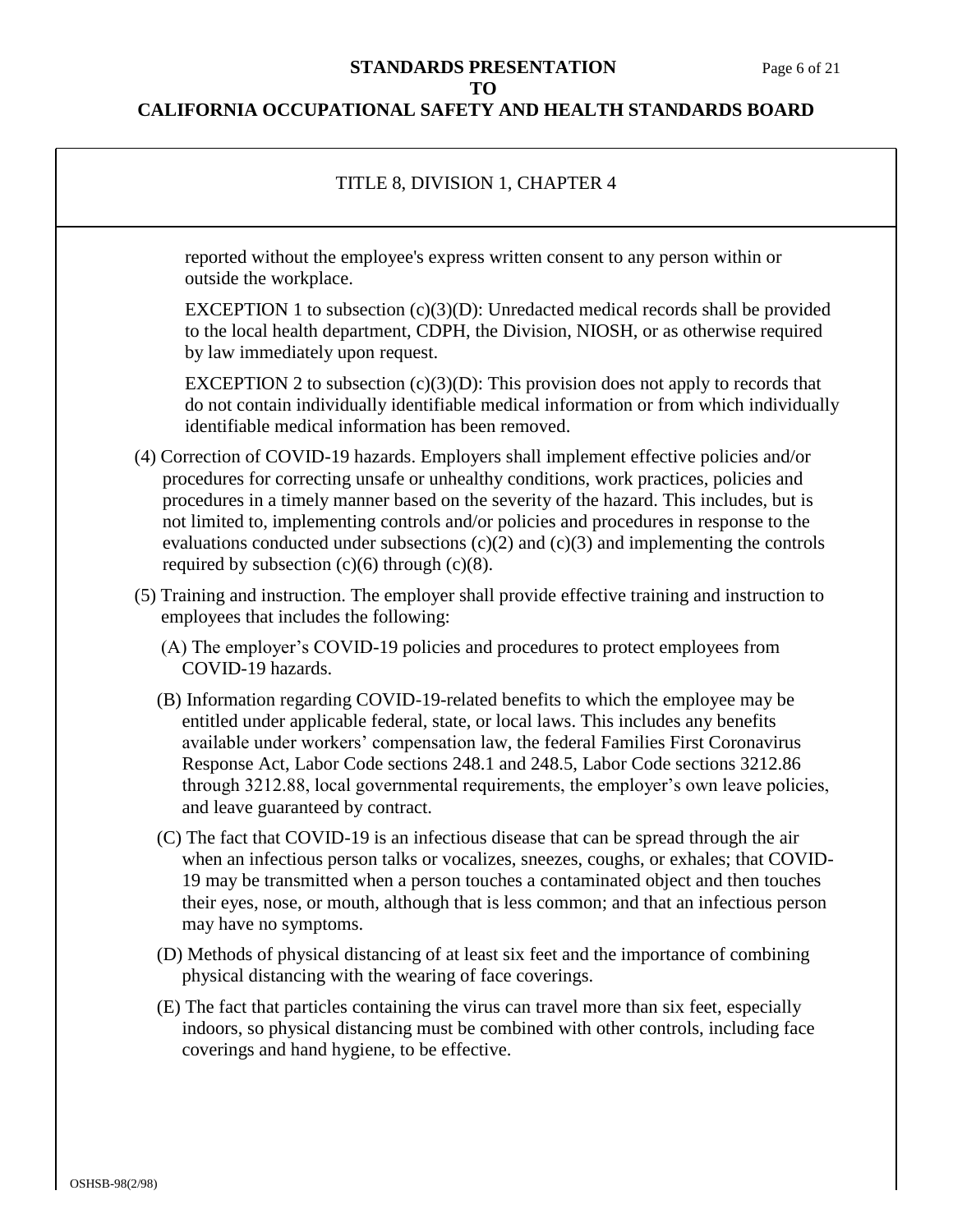### **STANDARDS PRESENTATION** Page 7 of 21 **TO**

### **CALIFORNIA OCCUPATIONAL SAFETY AND HEALTH STANDARDS BOARD**

# TITLE 8, DIVISION 1, CHAPTER 4

- (F) The importance of frequent hand washing with soap and water for at least 20 seconds and using hand sanitizer when employees do not have immediate access to a sink or hand washing facility, and that hand sanitizer does not work if the hands are soiled.
- (G) Proper use of face coverings and the fact that face coverings are not respiratory protective equipment.
- (H) COVID-19 symptoms, and the importance of not coming to work and obtaining a COVID-19 test if the employee has COVID-19 symptoms.
- (6) Physical distancing.
	- (A) All employees shall be separated from other persons by at least six feet, except where an employer can demonstrate that six feet of separation is not possible, and except for momentary exposure while persons are in movement. Methods of physical distancing include: telework or other remote work arrangements; reducing the number of persons in an area at one time, including visitors; visual cues such as signs and floor markings to indicate where employees and others should be located or their direction and path of travel; staggered arrival, departure, work, and break times; and adjusted work processes or procedures, such as reducing production speed, to allow greater distance between employees.
	- (B) When it is not possible to maintain a distance of at least six feet, individuals shall be as far apart as possible.
- (7) Face coverings.
	- (A) Employers shall provide face coverings and ensure they are worn by employees over the nose and mouth when indoors, when outdoors and less than six feet away from another person, and where required by orders from the CDPH or local health department. Employers shall ensure face coverings are clean and undamaged. Face shields are not a replacement for face coverings, although they may be worn together for additional protection. The following are exceptions to the face coverings requirement:
		- 1. When an employee is alone in a room.
		- 2. While eating and drinking at the workplace, provided employees are at least six feet apart and outside air supply to the area, if indoors, has been maximized to the extent possible.
		- 3. Employees wearing respiratory protection in accordance with section 5144 or other title 8 safety orders.
		- 4. Employees who cannot wear face coverings due to a medical or mental health condition or disability, or who are hearing-impaired or communicating with a hearing-impaired person.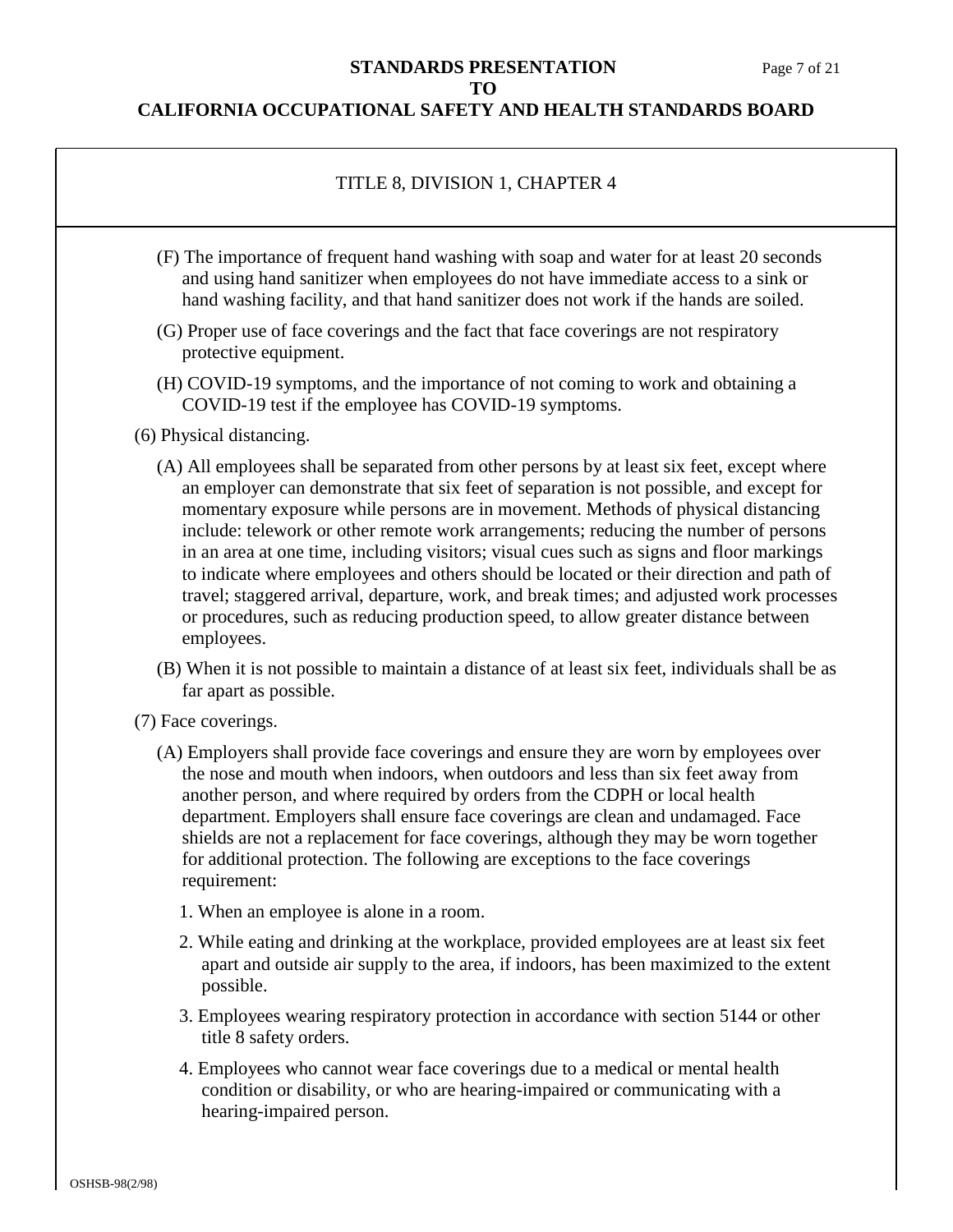### **STANDARDS PRESENTATION** Page 8 of 21 **TO**

### **CALIFORNIA OCCUPATIONAL SAFETY AND HEALTH STANDARDS BOARD**

### TITLE 8, DIVISION 1, CHAPTER 4

5. Specific tasks which cannot feasibly be performed with a face covering. This exception is limited to the time period in which such tasks are actually being performed, and the unmasked employee shall be at least six feet away from all other persons unless unmasked employees are tested at least twice weekly for COVID-19.

NOTE: CDPH has issued guidance for employers that identifies examples when wearing a face covering is likely not feasible.

- (B) Employees exempted from wearing face coverings due to a medical condition, mental health condition, or disability shall wear an effective non-restrictive alternative, such as a face shield with a drape on the bottom, if their condition or disability permits it.
- (C) Any employee not wearing a face covering, face shield with a drape or other effective alternative, or respiratory protection, for any reason, shall be at least six feet apart from all other persons unless the unmasked employee is tested at least twice weekly for COVID-19. Employers may not use COVID-19 testing as an alternative to face coverings when face coverings are otherwise required by this section.
- (D) No employer shall prevent any employee from wearing a face covering when not required by this section, unless it would create a safety hazard, such as interfering with the safe operation of equipment.
- (E) Employers shall implement measures to communicate to non-employees the face coverings requirements on their premises.
- (F) The employer shall develop COVID-19 policies and procedures to minimize employee exposure to COVID-19 hazards originating from any person not wearing a face covering, including a member of the public.
- (8) Other engineering controls, administrative controls, and personal protective equipment.
	- (A) At fixed work locations where it is not possible to maintain the physical distancing requirement at all times, the employer shall install cleanable solid partitions that effectively reduce aerosol transmission between the employee and other persons.
	- (B) For buildings with mechanical or natural ventilation, or both, employers shall maximize the quantity of outside air provided to the extent feasible, except when the United States Environmental Protection Agency (EPA) Air Quality Index is greater than 100 for any pollutant or if opening windows or letting in outdoor air by other means would cause a hazard to employees, for instance from excessive heat or cold.
	- (C) Employers shall implement cleaning and disinfecting procedures, which require:
	- 1. Identifying and regularly cleaning and disinfecting frequently touched surfaces and objects, such as doorknobs, elevator buttons, equipment, tools, handrails, handles, controls, bathroom surfaces, and steering wheels. The employer shall inform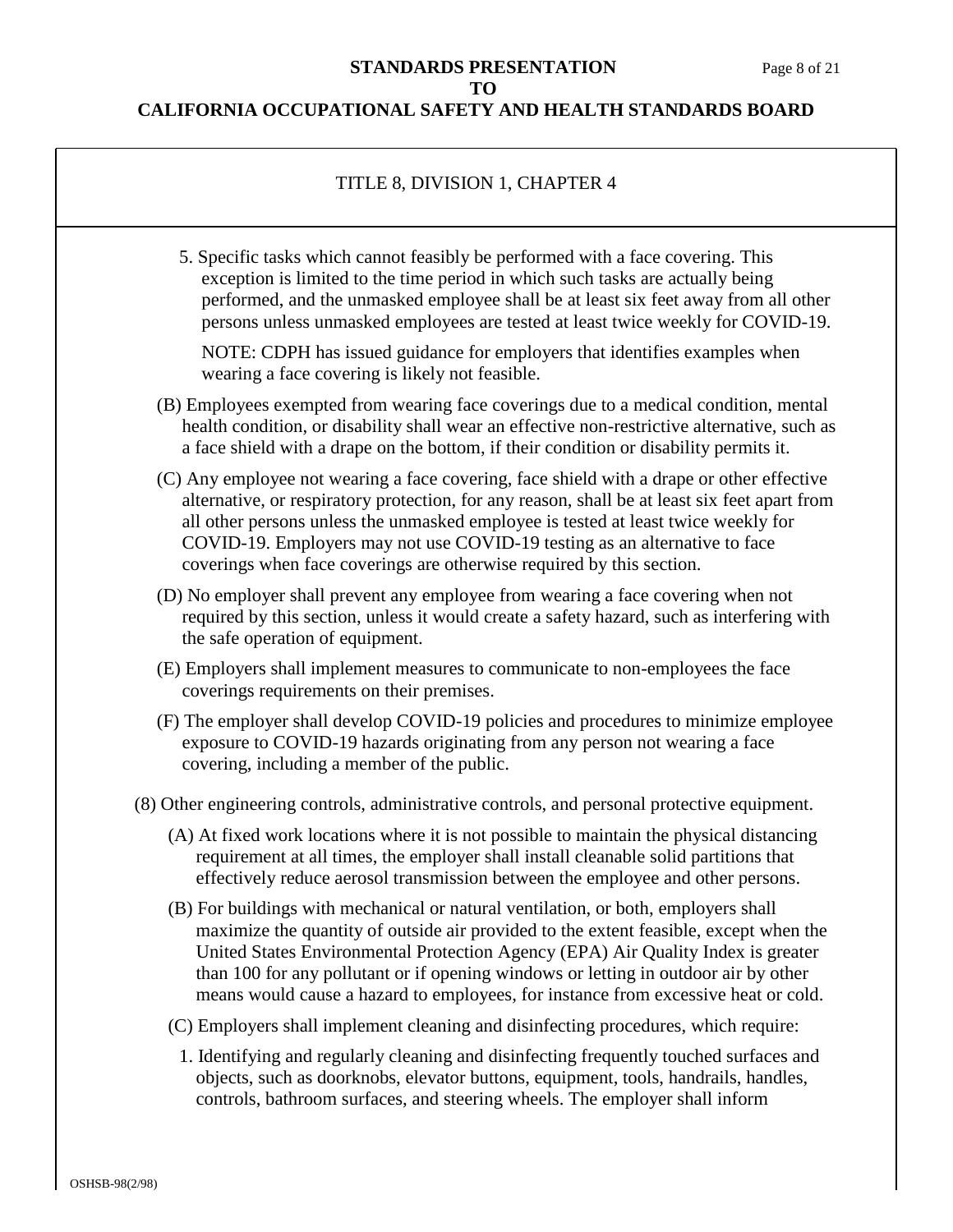$\overline{1}$ 

# **STANDARDS PRESENTATION** Page 9 of 21 **TO**

| TITLE 8, DIVISION 1, CHAPTER 4                                                                                                                                                                                                                                                                                                                                                                                                                                                                                                                                                                                            |
|---------------------------------------------------------------------------------------------------------------------------------------------------------------------------------------------------------------------------------------------------------------------------------------------------------------------------------------------------------------------------------------------------------------------------------------------------------------------------------------------------------------------------------------------------------------------------------------------------------------------------|
| employees and authorized employee representatives of cleaning and disinfection<br>protocols, including the planned frequency and scope of regular cleaning and<br>disinfection.                                                                                                                                                                                                                                                                                                                                                                                                                                           |
| 2. Prohibiting the sharing of personal protective equipment and to the extent feasible,<br>items that employees come in regular physical contact with such as phones, headsets,<br>desks, keyboards, writing materials, instruments, and tools. When it is not feasible to<br>prevent sharing, sharing shall be minimized and such items and equipment shall be<br>disinfected between uses by different people. Sharing of vehicles shall be minimized<br>to the extent feasible, and high touch points (steering wheel, door handles, seatbelt<br>buckles, armrests, shifter, etc.) shall be disinfected between users. |
| 3. Cleaning and disinfection of areas, material, and equipment used by a COVID-19<br>case during the high-risk exposure period.                                                                                                                                                                                                                                                                                                                                                                                                                                                                                           |
| NOTE: Cleaning and disinfecting must be done in a manner that does not create a<br>hazard to employees. See Group 2 and Group 16 of the General Industry Safety Orders<br>for further information.                                                                                                                                                                                                                                                                                                                                                                                                                        |
| (D) To protect employees from COVID-19 hazards, the employer shall evaluate its<br>handwashing facilities, determine the need for additional facilities, encourage and<br>allow time for employee handwashing, and provide employees with an effective hand<br>sanitizer. Employers shall encourage employees to wash their hands for at least 20<br>seconds each time. Provision or use of hand sanitizers with methyl alcohol is<br>prohibited.                                                                                                                                                                         |
| (E) Personal protective equipment.                                                                                                                                                                                                                                                                                                                                                                                                                                                                                                                                                                                        |
| 1. Employers shall evaluate the need for personal protective equipment to prevent<br>exposure to COVID-19 hazards, such as gloves, goggles, and face shields, and<br>provide such personal protective equipment as needed.                                                                                                                                                                                                                                                                                                                                                                                                |
| 2. Employers shall evaluate the need for respiratory protection in accordance with<br>section 5144 when the physical distancing requirements in subsection $(c)(6)$ are not<br>feasible or are not maintained.                                                                                                                                                                                                                                                                                                                                                                                                            |
| 3. Employers shall provide and ensure use of respirators in accordance with section<br>5144 when deemed necessary by the Division through the Issuance of Order to Take<br>Special Action, in accordance with title 8 section 332.3.                                                                                                                                                                                                                                                                                                                                                                                      |
| 4. Employers shall provide and ensure use of eye protection and respiratory protection<br>in accordance with section 5144 when employees are exposed to procedures that                                                                                                                                                                                                                                                                                                                                                                                                                                                   |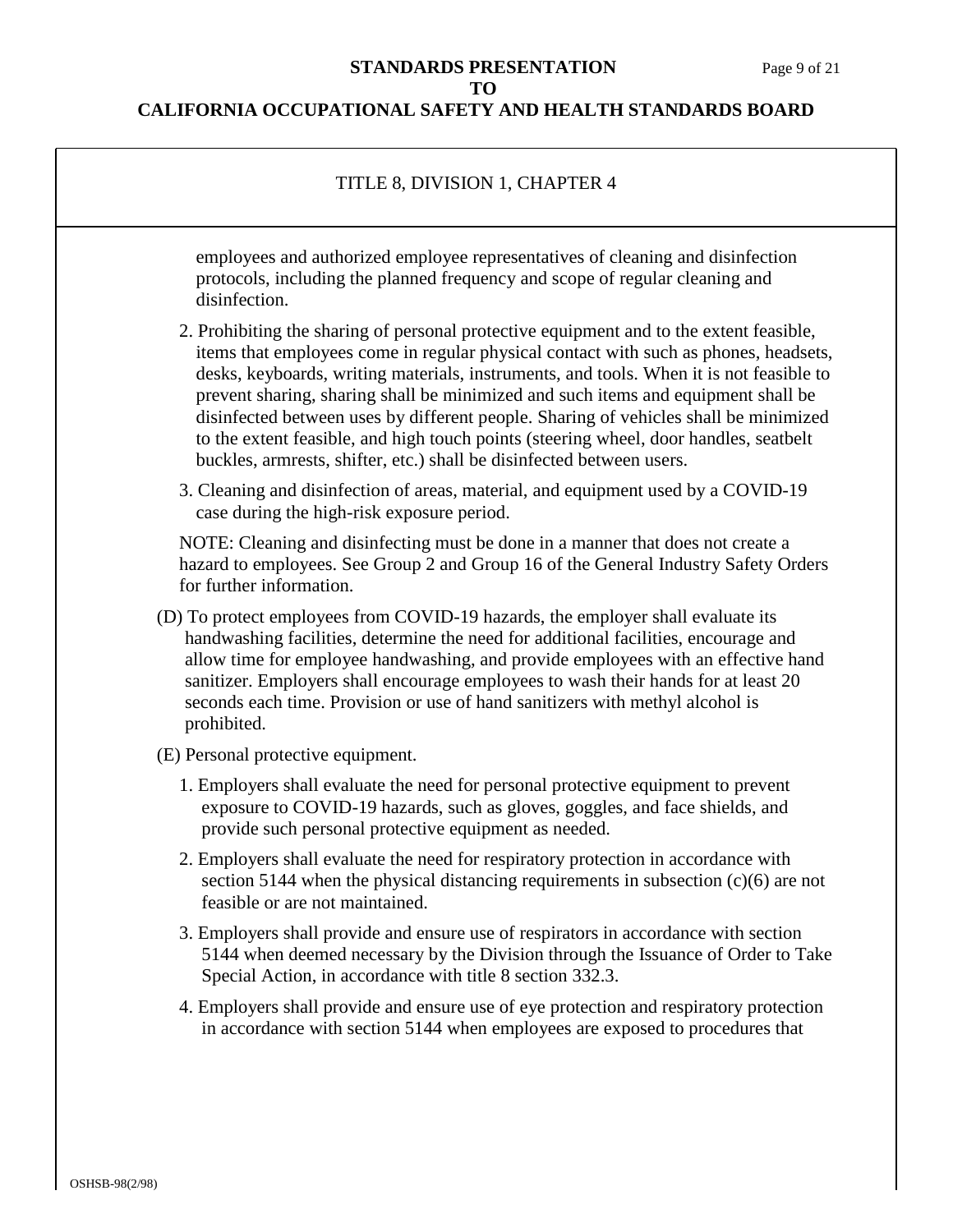#### **STANDARDS PRESENTATION** Page 10 of 21 **TO**

| TITLE 8, DIVISION 1, CHAPTER 4                                                                                                                                                                                                                                                                                                                                                                                                                                                                                                                                    |
|-------------------------------------------------------------------------------------------------------------------------------------------------------------------------------------------------------------------------------------------------------------------------------------------------------------------------------------------------------------------------------------------------------------------------------------------------------------------------------------------------------------------------------------------------------------------|
| may aerosolize potentially infectious material such as saliva or respiratory tract<br>fluids.                                                                                                                                                                                                                                                                                                                                                                                                                                                                     |
| NOTE: Examples of work covered by subsection $(c)(8)(E)4$ . include, but are not<br>limited to, certain dental procedures and outpatient medical specialties not covered<br>by section 5199.                                                                                                                                                                                                                                                                                                                                                                      |
| (9) Reporting, record keeping, and access.                                                                                                                                                                                                                                                                                                                                                                                                                                                                                                                        |
| (A) The employer shall report information about COVID-19 cases at the workplace to the<br>local health department whenever required by law, and shall provide any related<br>information requested by the local health department.                                                                                                                                                                                                                                                                                                                                |
| (B) The employer shall report immediately to the Division any COVID-19-related serious<br>illnesses or death, as defined under section 330(h), of an employee occurring in a place<br>of employment or in connection with any employment.                                                                                                                                                                                                                                                                                                                         |
| (C) The employer shall maintain records of the steps taken to implement the written<br>COVID-19 Prevention Program in accordance with section 3203(b).                                                                                                                                                                                                                                                                                                                                                                                                            |
| (D) The written COVID-19 Prevention Program shall be made available at the workplace<br>to employees, authorized employee representatives, and to representatives of the<br>Division immediately upon request.                                                                                                                                                                                                                                                                                                                                                    |
| (E) The employer shall keep a record of and track all COVID-19 cases with the<br>employee's name, contact information, occupation, location where the employee<br>worked, the date of the last day at the workplace, and the date of a positive COVID-19<br>test. Medical information shall be kept confidential in accordance with subsections<br>$(c)(3)(C)$ and $(c)(3)(D)$ . The information shall be made available to employees,<br>authorized employee representatives, or as otherwise required by law, with personal<br>identifying information removed. |
| Note: Subsection $(c)(9)(E)$ does not alter the right of employees or their<br>representatives to request and obtain an employer's Log of Work-Related Injuries and<br>Illnesses (Log 300), without redaction, or to request and obtain information as<br>otherwise allowed by law.                                                                                                                                                                                                                                                                               |
| (10) Exclusion of COVID-19 cases. The purpose of this subsection is to limit transmission of<br>COVID-19 in the workplace.                                                                                                                                                                                                                                                                                                                                                                                                                                        |
|                                                                                                                                                                                                                                                                                                                                                                                                                                                                                                                                                                   |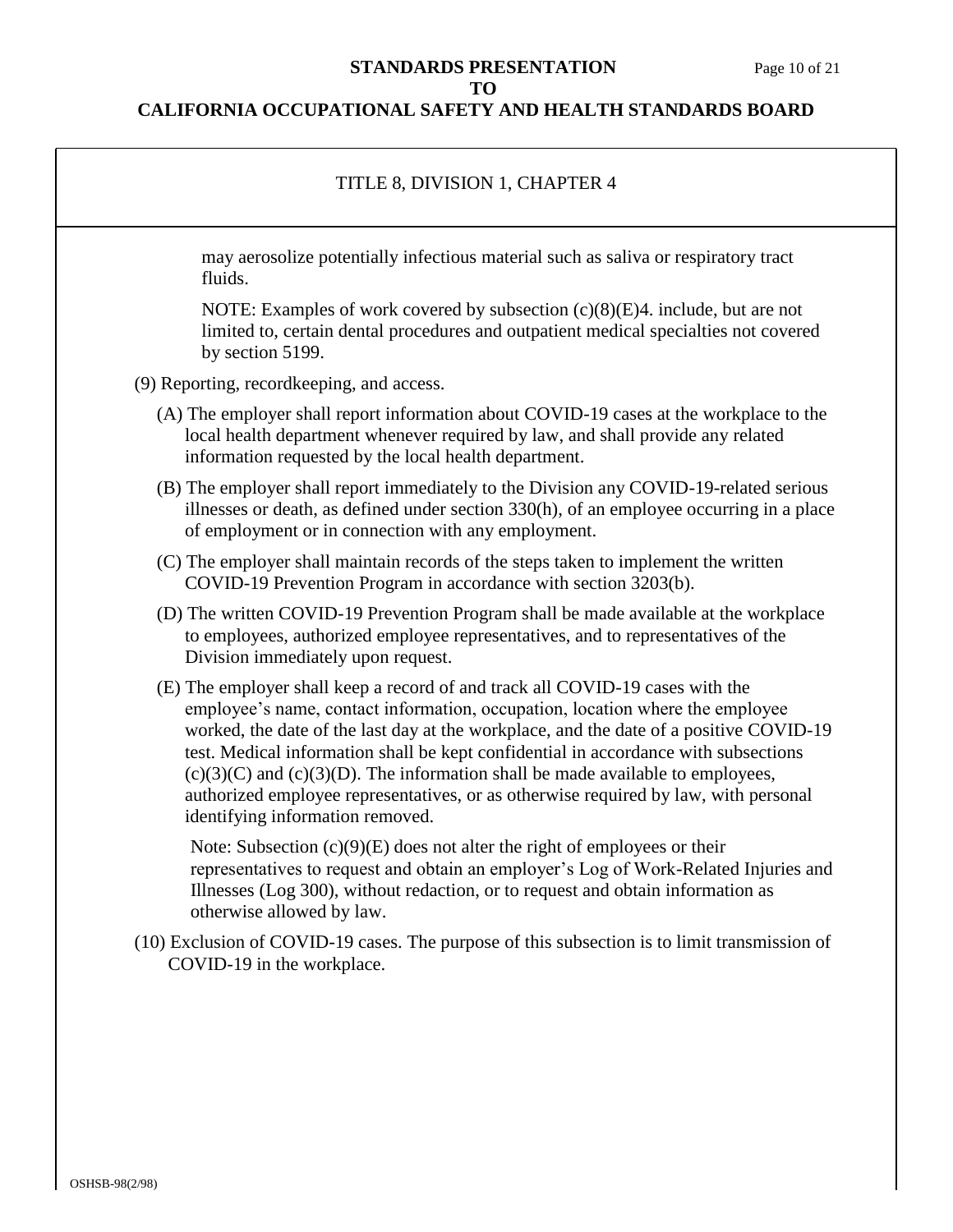٦

# **STANDARDS PRESENTATION** Page 11 of 21 **TO**

| TITLE 8, DIVISION 1, CHAPTER 4                                                                                                                                                                                                                                                                                                                                                                                                                                                                                                                                                                                                                   |
|--------------------------------------------------------------------------------------------------------------------------------------------------------------------------------------------------------------------------------------------------------------------------------------------------------------------------------------------------------------------------------------------------------------------------------------------------------------------------------------------------------------------------------------------------------------------------------------------------------------------------------------------------|
| (A) Employers shall ensure that COVID-19 cases are excluded from the workplace until<br>the return to work requirements of subsection $(c)(11)$ are met.                                                                                                                                                                                                                                                                                                                                                                                                                                                                                         |
| (B) Employers shall exclude employees with COVID-19 exposure from the workplace for<br>14 days after the last known COVID-19 exposure to a COVID-19 case.                                                                                                                                                                                                                                                                                                                                                                                                                                                                                        |
| $(C)$ For employees excluded from work under subsection $(c)(10)$ and otherwise able and<br>available to work, employers shall continue and maintain an employee's earnings,<br>seniority, and all other employee rights and benefits, including the employee's right to<br>their former job status, as if the employee had not been removed from their job.<br>Employers may use employer-provided employee sick leave benefits for this purpose<br>and consider benefit payments from public sources in determining how to maintain<br>earnings, rights and benefits, where permitted by law and when not covered by<br>workers' compensation. |
| EXCEPTION 1: Subsection $(c)(10)(C)$ does not apply to any period of time during<br>which the employee is unable to work for reasons other than protecting persons at the<br>workplace from possible COVID-19 transmission.                                                                                                                                                                                                                                                                                                                                                                                                                      |
| EXCEPTION 2: Subsection $(c)(10)(C)$ does not apply where the employer<br>demonstrates that the COVID-19 exposure is not work related.                                                                                                                                                                                                                                                                                                                                                                                                                                                                                                           |
| (D) Subsection $(c)(10)$ does not limit any other applicable law, employer policy, or<br>collective bargaining agreement that provides for greater protections.                                                                                                                                                                                                                                                                                                                                                                                                                                                                                  |
| (E) At the time of exclusion, the employer shall provide the employee the information on<br>benefits described in subsections $(c)(5)(B)$ and $(c)(10)(C)$ .                                                                                                                                                                                                                                                                                                                                                                                                                                                                                     |
| EXCEPTION to subsection $(c)(10)$ : Employees who have not been excluded or isolated by<br>the local health department need not be excluded by the employer, if they are temporarily<br>reassigned to work where they do not have contact with other persons until the return to work<br>requirements of subsection $(c)(11)$ are met.                                                                                                                                                                                                                                                                                                           |
| (11) Return to work criteria.                                                                                                                                                                                                                                                                                                                                                                                                                                                                                                                                                                                                                    |
| (A) COVID-19 cases with COVID-19 symptoms shall not return to work until:                                                                                                                                                                                                                                                                                                                                                                                                                                                                                                                                                                        |
| 1. At least 24 hours have passed since a fever of 100.4 or higher has resolved without<br>the use of fever-reducing medications;                                                                                                                                                                                                                                                                                                                                                                                                                                                                                                                 |
| 2. COVID-19 symptoms have improved; and                                                                                                                                                                                                                                                                                                                                                                                                                                                                                                                                                                                                          |
| 3. At least 10 days have passed since COVID-19 symptoms first appeared.                                                                                                                                                                                                                                                                                                                                                                                                                                                                                                                                                                          |
| (B) COVID-19 cases who tested positive but never developed COVID-19 symptoms shall<br>not return to work until a minimum of 10 days have passed since the date of specimen<br>collection of their first positive COVID-19 test.                                                                                                                                                                                                                                                                                                                                                                                                                  |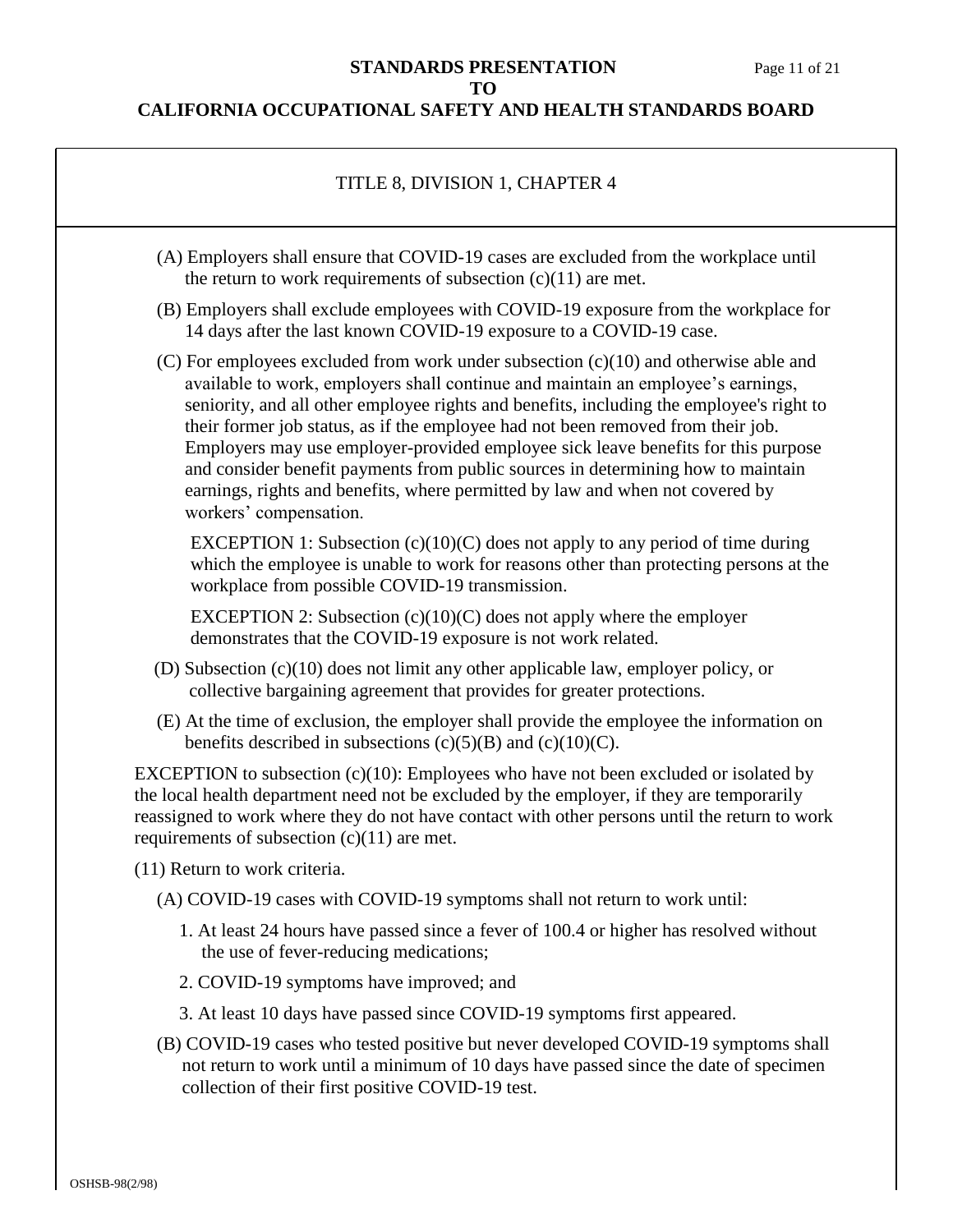### **STANDARDS PRESENTATION** Page 12 of 21 **TO**

### **CALIFORNIA OCCUPATIONAL SAFETY AND HEALTH STANDARDS BOARD**

### TITLE 8, DIVISION 1, CHAPTER 4

- (C) A negative COVID-19 test shall not be required for an employee to return to work.
- (D) If an order to isolate or quarantine an employee is issued by a local or state health official, the employee shall not return to work until the period of isolation or quarantine is completed or the order is lifted. If no period was specified, then the period shall be 10 days from the time the order to isolate was effective, or 14 days from the time the order to quarantine was effective.
- (E) If there are no violations of local or state health officer orders for isolation or quarantine, the Division may, upon request, allow employees to return to work on the basis that the removal of an employee would create undue risk to a community's health and safety. In such cases, the employer shall develop, implement, and maintain effective control measures to prevent transmission in the workplace including providing isolation for the employee at the workplace and, if isolation is not possible, the use of respiratory protection in the workplace.

Note: Authority cited: Section 142.3, Labor Code. Reference: Sections 142.3 and 144.6, Labor Code.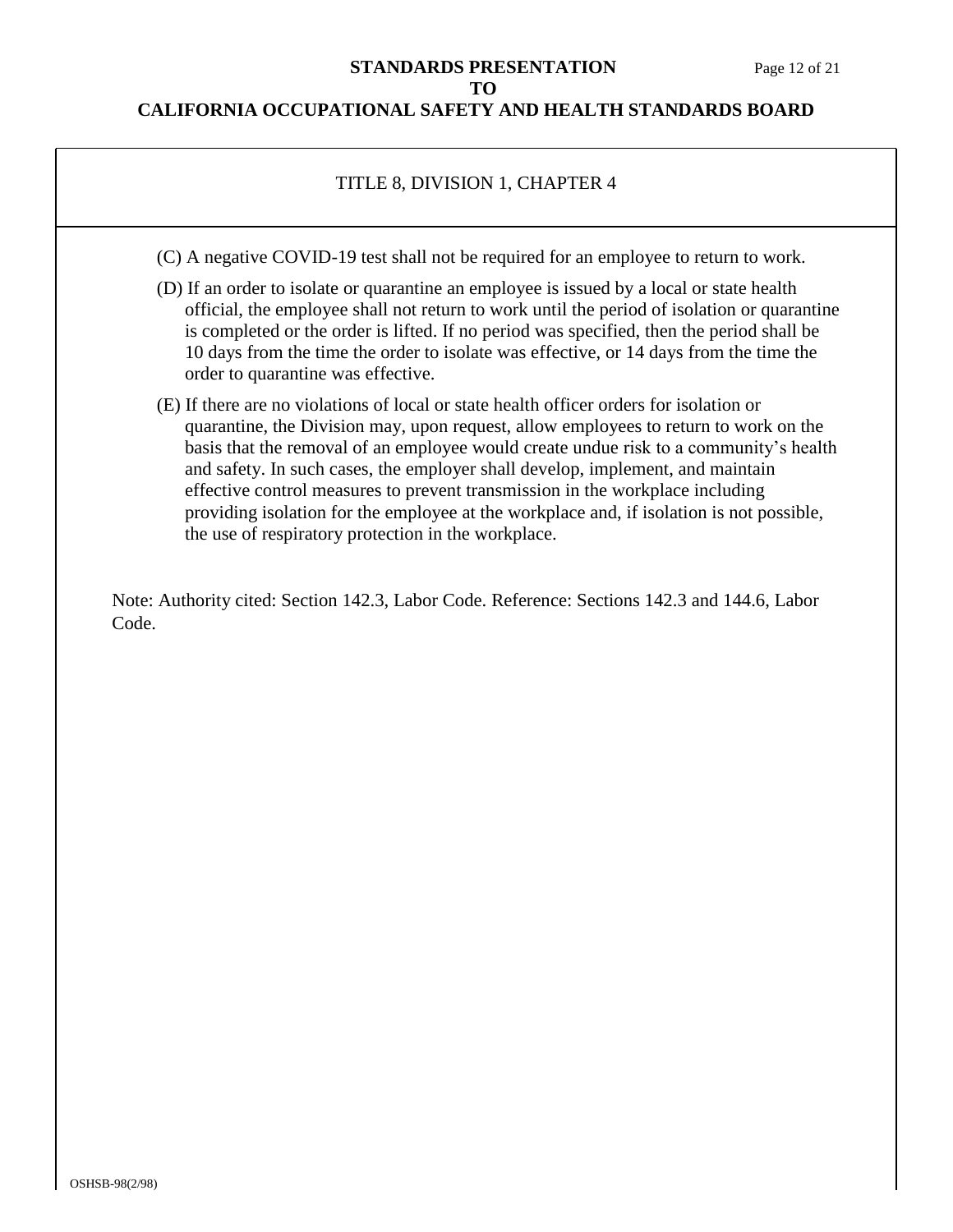#### **STANDARDS PRESENTATION** Page 13 of 21 **TO**

#### **CALIFORNIA OCCUPATIONAL SAFETY AND HEALTH STANDARDS BOARD**

### TITLE 8, DIVISION 1, CHAPTER 4

Add new section 3205.1 to read:

§ 3205.1. Multiple COVID-19 Infections and COVID-19 Outbreaks.

(a) Scope.

- (1) This section applies to a place of employment covered by section 3205 if it has been identified by a local health department as the location of a COVID-19 outbreak or when there are three or more COVID-19 cases in an exposed workplace within a 14-day period.
- (2) This section shall apply until there are no new COVID-19 cases detected in a workplace for a 14-day period.

(b) COVID-19 testing.

- (1) The employer shall provide COVID-19 testing to all employees at the exposed workplace except for employees who were not present during the period of an outbreak identified by a local health department or the relevant 14-day period(s) under subsection (a), as applicable. COVID-19 testing shall be provided at no cost to employees during employees' working hours.
- (2) COVID-19 testing shall consist of the following:
	- (A) Immediately upon being covered by this section, all employees in the exposed workplace shall be tested and then tested again one week later. Negative COVID-19 test results of employees with COVID-19 exposure shall not impact the duration of any quarantine period required by, or orders issued by, the local health department.
	- (B) After the first two COVID-19 tests required by (b)(2)(A), employers shall provide continuous COVID-19 testing of employees who remain at the workplace at least once per week, or more frequently if recommended by the local health department, until this section no longer applies pursuant to subsection (a)(2).
	- (C) Employers shall provide additional testing when deemed necessary by the Division through the Issuance of Order to Take Special Action, in accordance with title 8 section 332.3.
- (c) Exclusion of COVID-19 cases. Employers shall ensure COVID-19 cases and employees who had COVID-19 exposure are excluded from the workplace in accordance with subsections  $3205(c)(10)$  and  $(c)(11)$  and local health officer orders if applicable.
- (d) Investigation of workplace COVID-19 illness. The employer shall immediately investigate and determine possible workplace related factors that contributed to the COVID-19 outbreak in accordance with subsection 3205(c)(3).
- (e) COVID-19 Investigation, review and hazard correction. In addition to the requirements of subsection  $3205(c)(2)$  and  $3205(c)(4)$ , the employer shall immediately perform a review of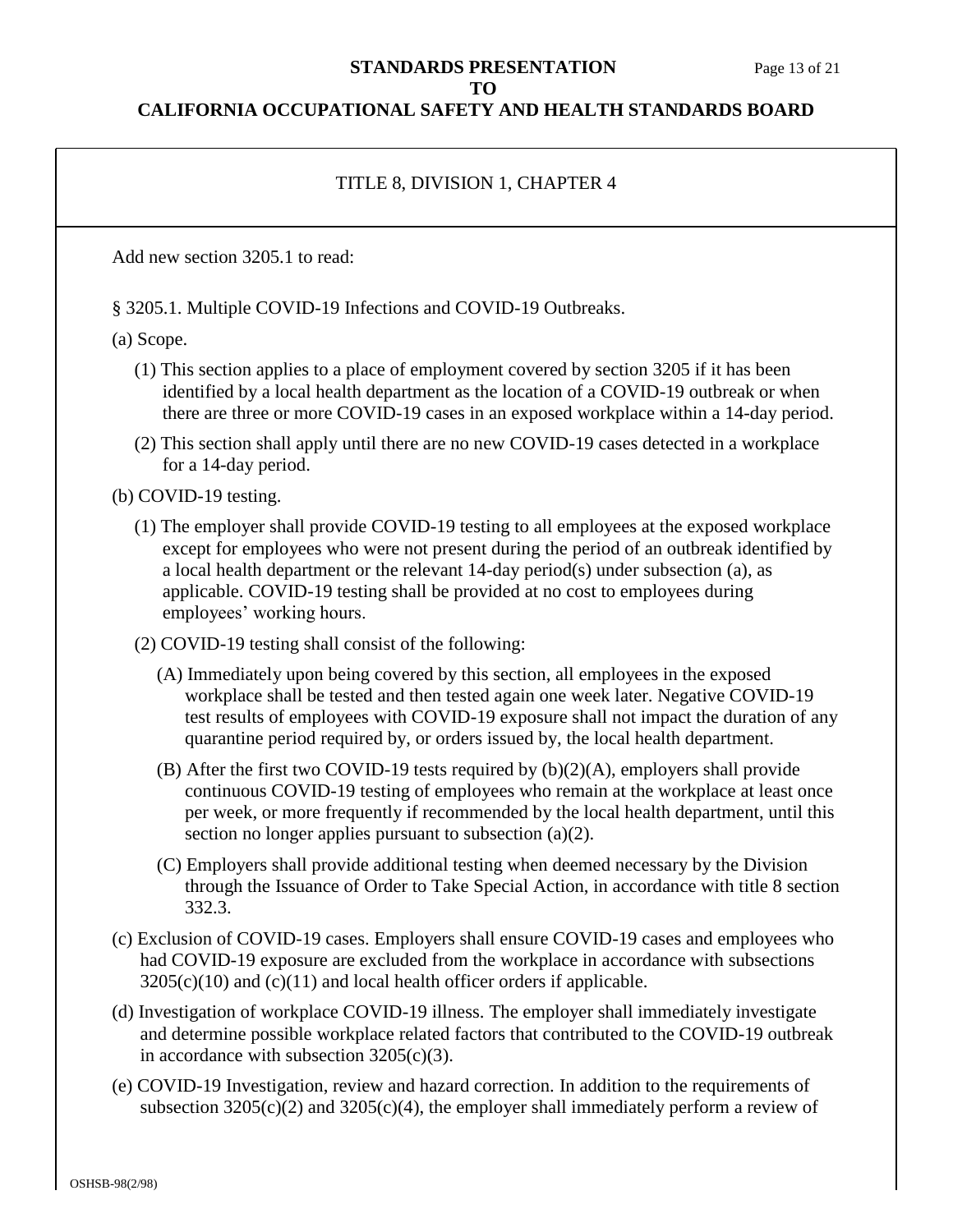### **STANDARDS PRESENTATION** Page 14 of 21 **TO**

### **CALIFORNIA OCCUPATIONAL SAFETY AND HEALTH STANDARDS BOARD**

# TITLE 8, DIVISION 1, CHAPTER 4

potentially relevant COVID-19 policies, procedures, and controls and implement changes as needed to prevent further spread of COVID-19. The investigation and review shall be documented and include:

- (1) Investigation of new or unabated COVID-19 hazards including the employer's leave policies and practices and whether employees are discouraged from remaining home when sick; the employer's COVID-19 testing policies; insufficient outdoor air; insufficient air filtration; and lack of physical distancing.
- (2) The review shall be updated every thirty days that the outbreak continues, in response to new information or to new or previously unrecognized COVID-19 hazards, or when otherwise necessary.
- (3) The employer shall implement changes to reduce the transmission of COVID-19 based on the investigation and review required by subsections  $(e)(1)$  and  $(e)(2)$ . The employer shall consider moving indoor tasks outdoors or having them performed remotely, increasing outdoor air supply when work is done indoors, improving air filtration, increasing physical distancing as much as possible, respiratory protection, and other applicable controls.
- (f) Notifications to the local health department.
	- (1) The employer shall contact the local health department immediately but no longer than 48 hours after the employer knows, or with diligent inquiry would have known, of three or more COVID-19 cases for guidance on preventing the further spread of COVID-19 within the workplace.
	- (2) The employer shall provide to the local health department the total number of COVID-19 cases and for each COVID-19 case, the name, contact information, occupation, workplace location, business address, the hospitalization and/or fatality status, and North American Industry Classification System code of the workplace of the COVID-19 case, and any other information requested by the local health department. The employer shall continue to give notice to the local health department of any subsequent COVID-19 cases at the workplace.
	- (3) Effective January 1, 2021, the employer shall provide all information to the local health department required by Labor Code section 6409.6.

Note: Authority cited: Section 142.3, Labor Code. Reference: Sections 142.3 and 144.6, Labor Code.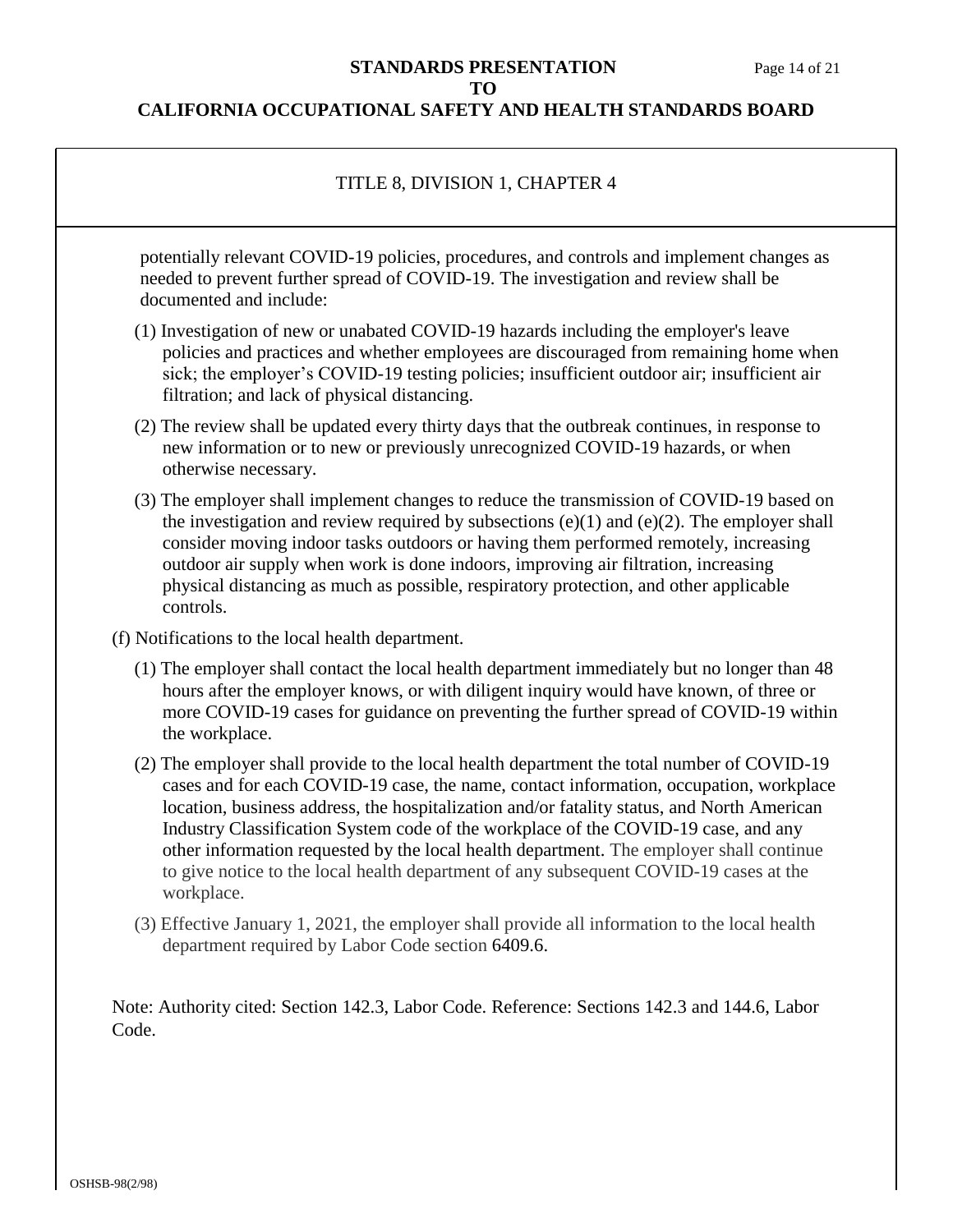#### **STANDARDS PRESENTATION** Page 15 of 21 **TO**

#### **CALIFORNIA OCCUPATIONAL SAFETY AND HEALTH STANDARDS BOARD**

### TITLE 8, DIVISION 1, CHAPTER 4

Add new section 3205.2 to read:

§ 3205.2. Major COVID-19 Outbreaks.

(a) Scope.

- (1) This section applies to any place of employment covered by section 3205 when there are 20 or more COVID-19 cases in an exposed workplace within a 30-day period.
- (2) This section shall apply until there are no new COVID-19 cases detected in a workplace for a 14-day period.
- (b) COVID-19 testing. Employers shall provide twice a week COVID-19 testing, or more frequently if recommended by the local health department, to all employees present at the exposed workplace during the relevant 30-day period(s) and who remain at the workplace. COVID-19 testing shall be provided at no cost to employees during employees' working hours.
- (c) Exclusion of COVID-19 cases. Employers shall ensure COVID-19 cases and employees with COVID-19 exposure are excluded from the workplace in accordance with subsections  $3205(c)(10)$  and  $(c)(11)$  and any relevant local health department orders.
- (d) Investigation of workplace COVID-19 illnesses. The employer shall comply with the requirements of subsection  $3205(c)(3)$ .
- (e) COVID-19 hazard correction. In addition to the requirements of subsection 3205(c)(4), the employer shall take the following actions:
	- (1) In buildings or structures with mechanical ventilation, employers shall filter recirculated air with Minimum Efficiency Reporting Value (MERV) 13 or higher efficiency filters if compatible with the ventilation system. If MERV-13 or higher filters are not compatible with the ventilation system, employers shall use filters with the highest compatible filtering efficiency. Employers shall also evaluate whether portable or mounted High Efficiency Particulate Air (HEPA) filtration units, or other air cleaning systems would reduce the risk of transmission and shall implement their use to the degree feasible.
	- (2) The employer shall determine the need for a respiratory protection program or changes to an existing respiratory protection program under section 5144 to address COVID-19 hazards.
	- (3) The employer shall evaluate whether to halt some or all operations at the workplace until COVID-19 hazards have been corrected.
	- (4) Any other control measures deemed necessary by the Division through the Issuance of Order to Take Special Action, in accordance with title 8 section 332.3.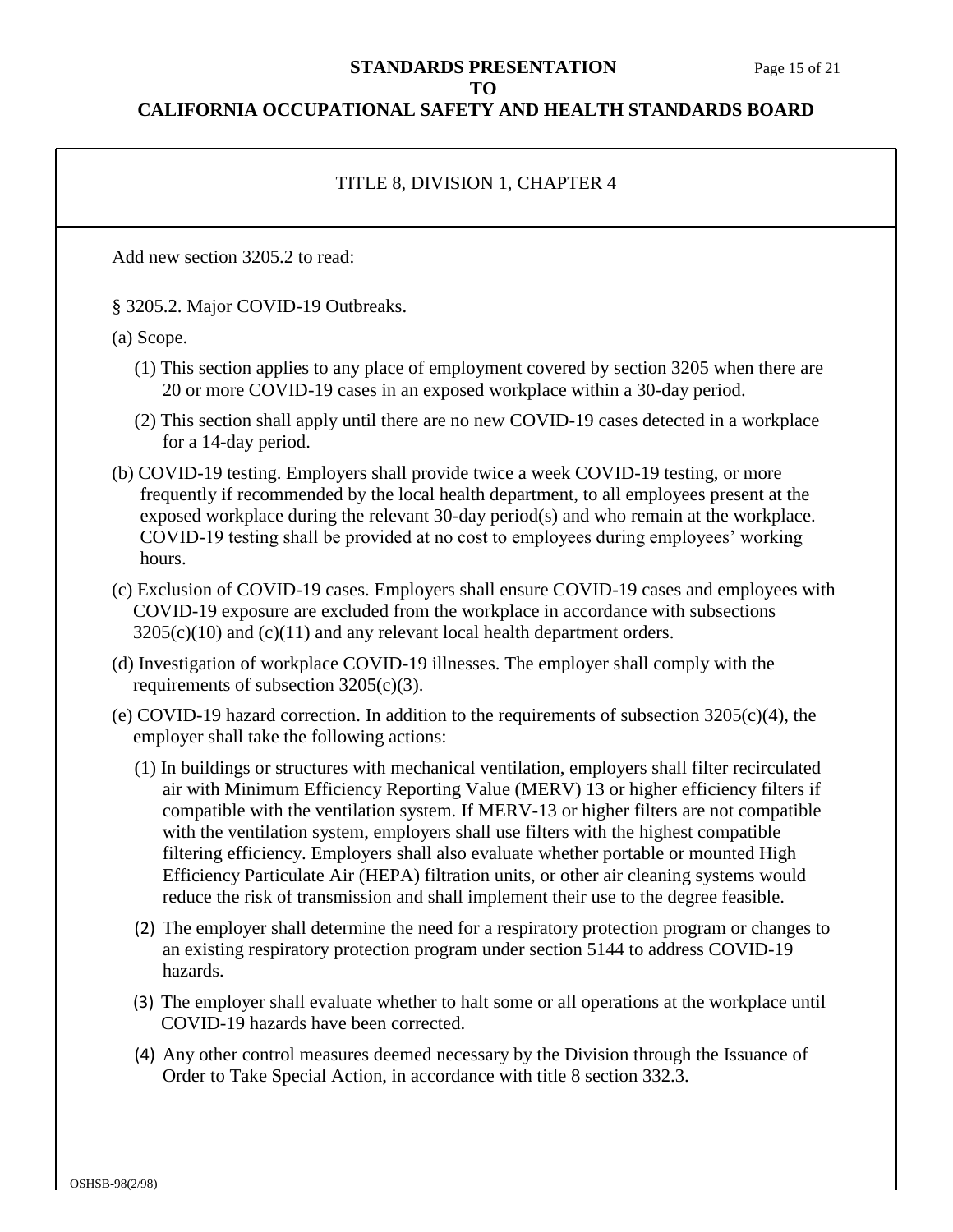# **STANDARDS PRESENTATION** Page 16 of 21 **TO**

# **CALIFORNIA OCCUPATIONAL SAFETY AND HEALTH STANDARDS BOARD**

# TITLE 8, DIVISION 1, CHAPTER 4

(f) Notifications to the local health department. Employers shall comply with the requirements of section 3205.1(f).

Note: Authority cited: Section 142.3, Labor Code. Reference: Sections 142.3 and 144.6, Labor Code.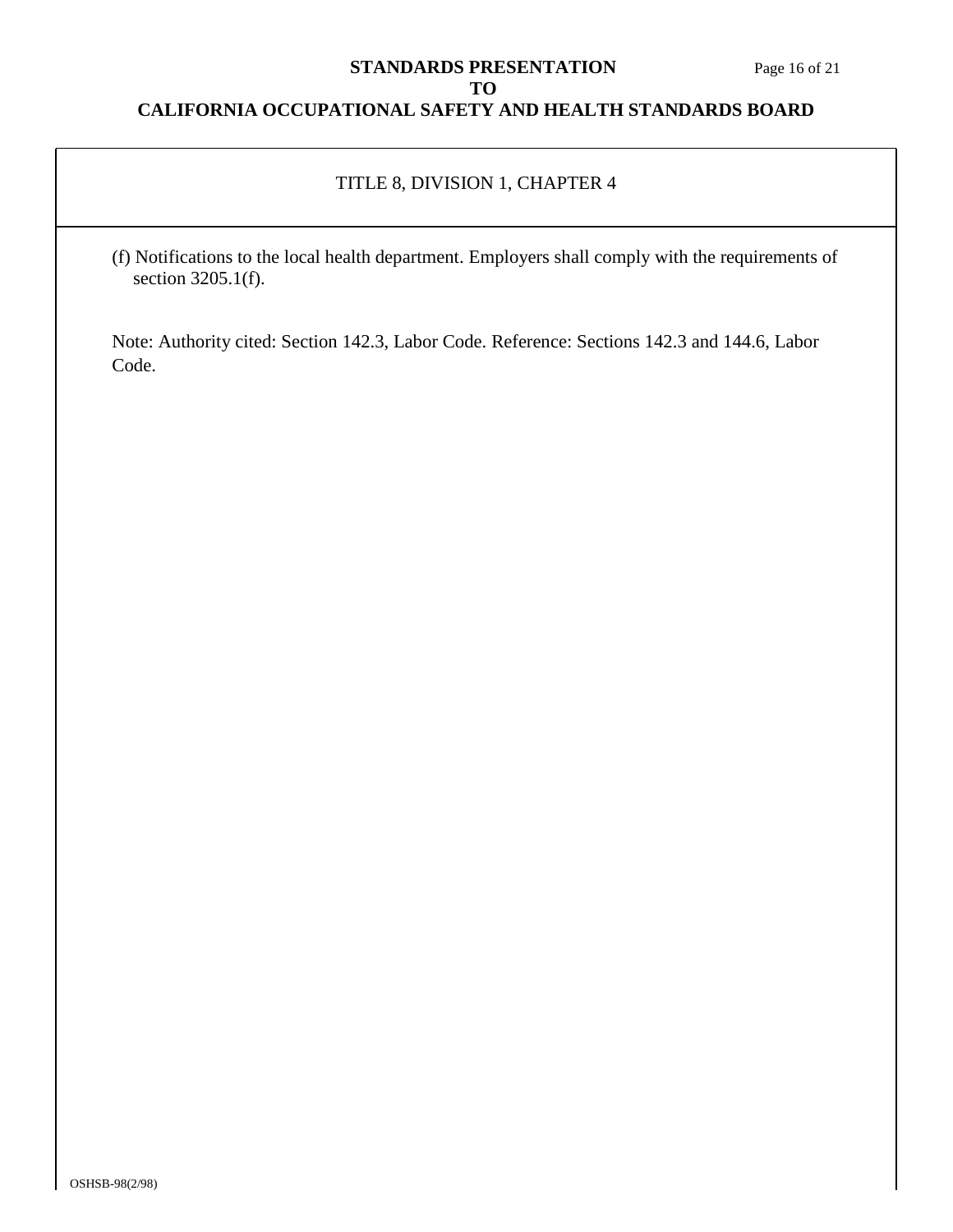# **STANDARDS PRESENTATION** Page 17 of 21 **TO**

### **CALIFORNIA OCCUPATIONAL SAFETY AND HEALTH STANDARDS BOARD**

# TITLE 8, DIVISION 1, CHAPTER 4

Add new section 3205.3 to read:

§ 3205.3. COVID-19 Prevention in Employer-Provided Housing.

(a) Scope. This section applies to employer-provided housing. Employer-provided housing is any place or area of land, any portion of any housing accommodation, or property upon which a housing accommodation is located, consisting of: living quarters, dwelling, boardinghouse, tent, bunkhouse, maintenance-of-way car, mobile home, manufactured home, recreational vehicle, travel trailer, or other housing accommodations. Employer-provided housing includes a "labor camp" as that term is used in title 8 of the California Code of Regulations or other regulations or codes. The employer-provided housing may be maintained in one or more buildings or one or more sites, including hotels and motels, and the premises upon which they are situated, or the area set aside and provided for parking of mobile homes or camping. Employer-provided housing is housing that is arranged for or provided by an employer, other person, or entity to workers, and in some cases to workers and persons in their households, in connection with the worker's employment, whether or not rent or fees are paid or collected.

The following exceptions apply:

- (1) This section does not apply to housing provided for the purpose of emergency response, including firefighting, rescue, and evacuation, and support activities directly aiding response such as utilities, communications, and medical operations, if:
	- (A) The employer is a government entity; or
	- (B) The housing is provided temporarily by a private employer and is necessary to conduct the emergency response operations.
- (2) Subsections (c), (d), (e), (f), and (h) do not apply to occupants who maintained a household together prior to residing in employer-provided housing, such as family members, when no other persons outside the household are present.
- (b) Assignment of housing units. Employers shall ensure that shared housing unit assignments are prioritized in the following order:
	- (1) Residents who usually maintain a household together outside of work, such as family members, shall be housed in the same housing unit without other persons.
	- (2) Residents who work in the same crew or work together at the same worksite shall be housed in the same housing unit without other persons.
	- (3) Employees who do not usually maintain a common household, work crew, or worksite shall be housed in the same housing unit only when no other housing alternatives are possible.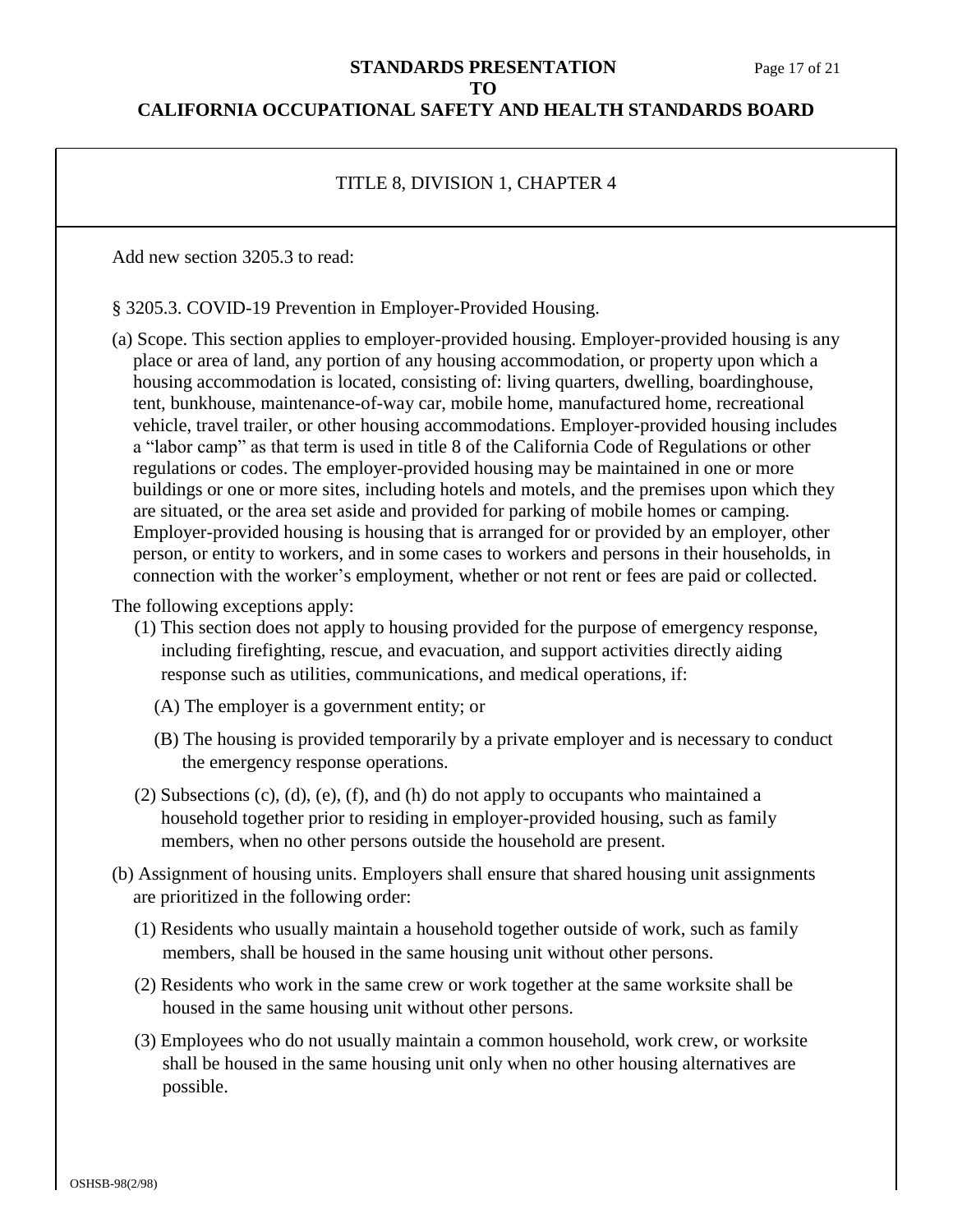### **STANDARDS PRESENTATION** Page 18 of 21 **TO**

## **CALIFORNIA OCCUPATIONAL SAFETY AND HEALTH STANDARDS BOARD**

# TITLE 8, DIVISION 1, CHAPTER 4

- (c) Physical distancing and controls. Employers shall:
	- (1) Ensure the premises are of sufficient size and layout to permit at least six feet of physical distancing between residents in housing units, common areas, and other areas of the premises.
	- (2) Ensure beds are spaced at least six feet apart in all directions and positioned to maximize the distance between sleepers' heads. For beds positioned next to each other, i.e. side by side, the beds shall be arranged so that the head of one bed is next to the foot of the next bed. For beds positioned across from each other, i.e. end to end, the beds shall be arranged so that the foot of one bed is closest to the foot of the next bed. Bunk beds shall not be used.
	- (3) In housing units, maximize the quantity and supply of outdoor air and increase filtration efficiency to the highest level compatible with the existing ventilation system.
- (d) Face coverings. Employers shall provide face coverings to all residents and provide information to residents on when they should be used in accordance with state or local health officer orders or guidance.
- (e) Cleaning and disinfecting.
	- (1) Employers shall ensure that housing units, kitchens, bathrooms, and common areas are effectively cleaned and disinfected at least once a day to prevent the spread of COVID-19. Cleaning and disinfecting shall be done in a manner that protects the privacy of residents.
	- (2) Employers shall ensure that unwashed dishes, drinking glasses, cups, eating utensils, and similar items are not shared.
- (f) Screening. The employer shall encourage residents to report COVID-19 symptoms to the employer.
- (g) COVID-19 testing. The employer shall establish, implement, and maintain effective policies and procedures for COVID-19 testing of occupants who had a COVID-19 exposure, who have COVID-19 symptoms, or as recommended by the local health department.
- (h) Isolation of COVID-19 cases and persons with COVID-19 exposure.
	- (1) Employers shall effectively isolate COVID-19 exposed residents from all other occupants. Effective isolation shall include providing COVID-19 exposed residents with a private bathroom, sleeping area, and cooking and eating facility.
	- (2) Employers shall effectively isolate COVID-19 cases from all occupants who are not COVID-19 cases. Effective isolation shall include housing COVID-19 cases only with other COVID-19 cases, and providing COVID-19 case occupants with a sleeping area,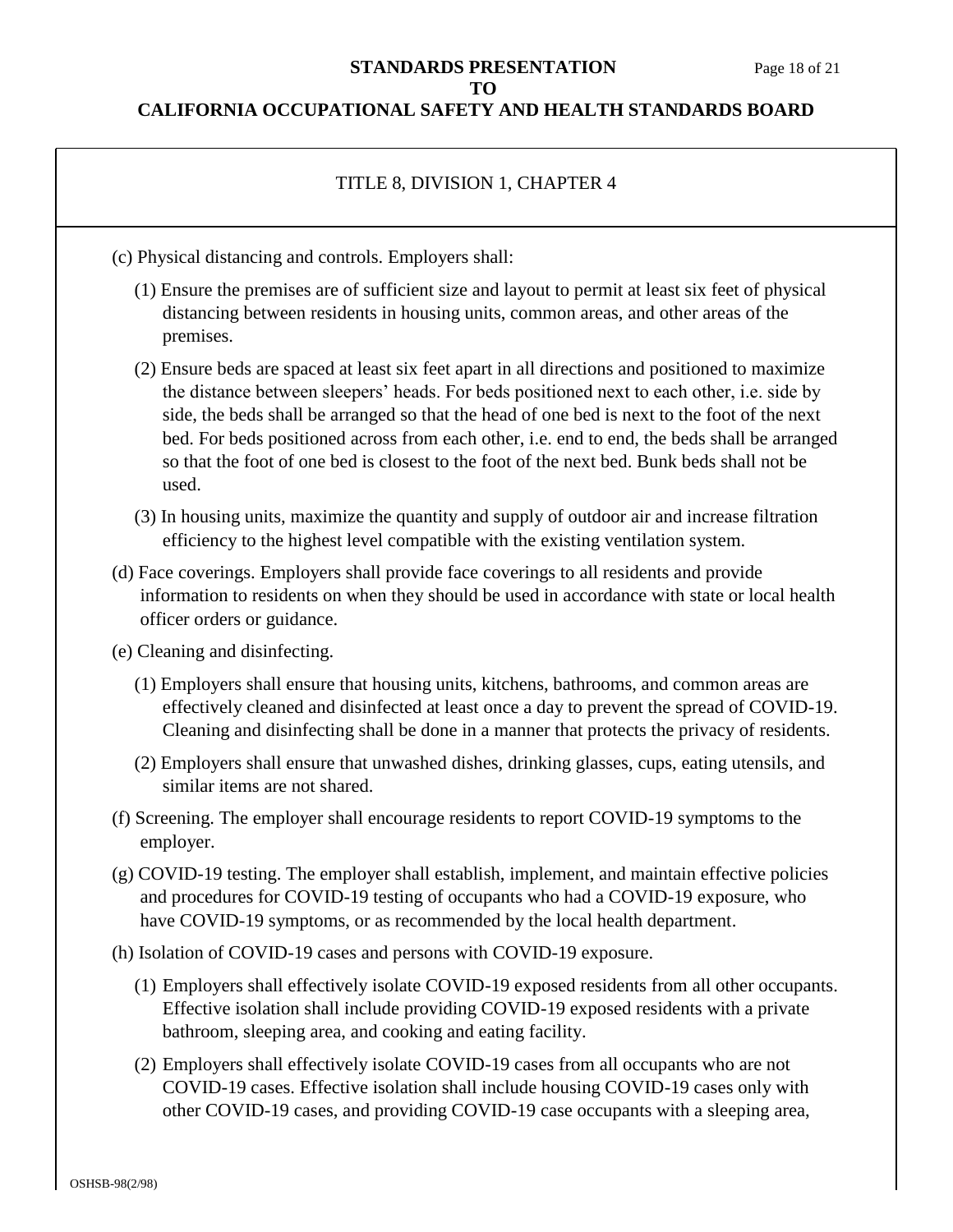#### **STANDARDS PRESENTATION** Page 19 of 21 **TO**

### **CALIFORNIA OCCUPATIONAL SAFETY AND HEALTH STANDARDS BOARD**

## TITLE 8, DIVISION 1, CHAPTER 4

bathroom, and cooking and eating facility that is not shared by non-COVID-19 case occupants.

- (3) Personal identifying information regarding COVID-19 cases and persons with COVID-19 symptoms shall be kept confidential in accordance with subsections  $3205(c)(3)(C)$  and 3205(c)(3)(D).
- (4) Employers shall end isolation in accordance with subsections  $3205(c)(10)$  and (c)(11) and any applicable local or state health officer orders.

Note: Authority cited: Section 142.3, Labor Code, Section 1708, Health and Safety Code. Reference: Sections 142.3 and 144.6, Labor Code.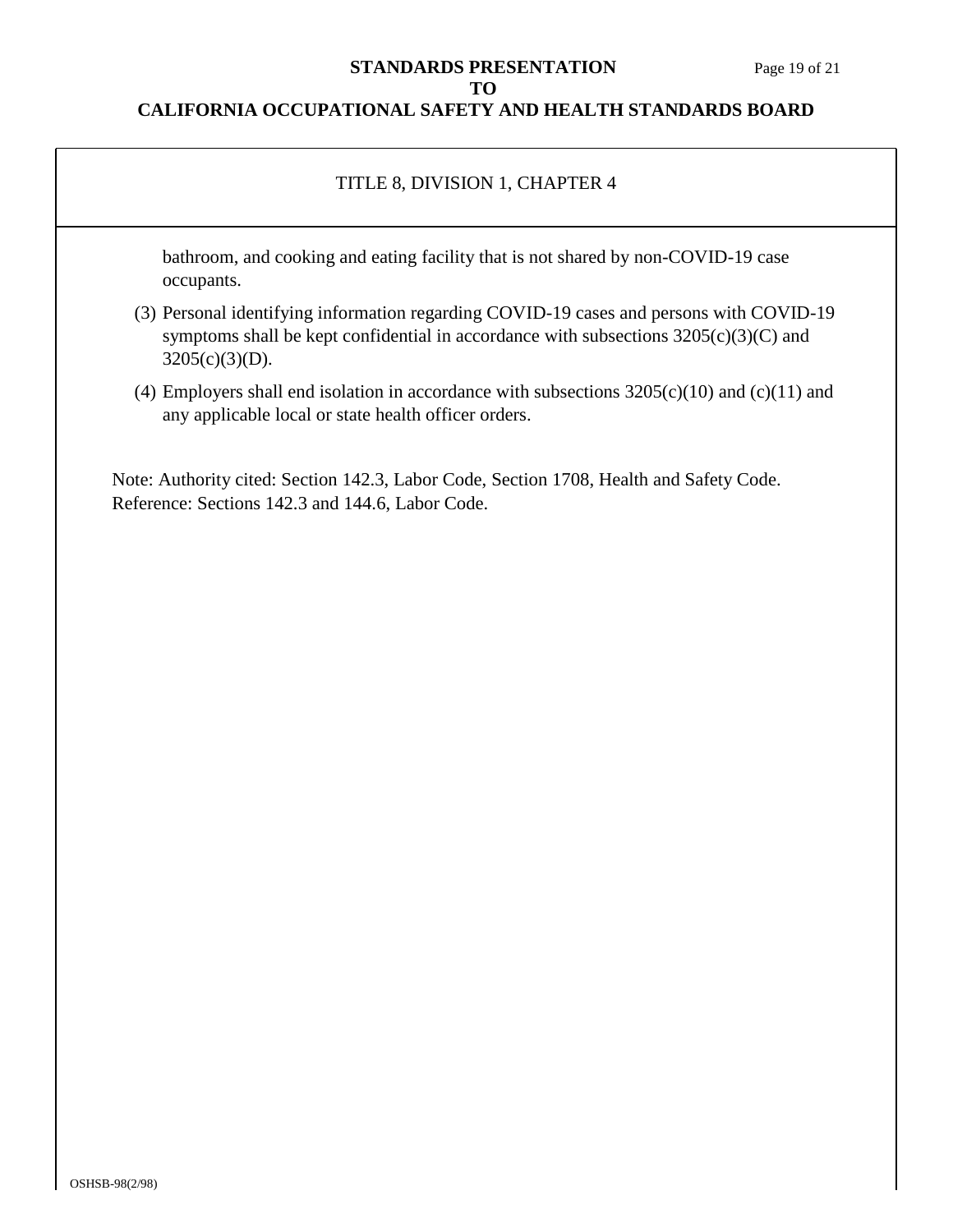# **STANDARDS PRESENTATION** Page 20 of 21 **TO**

# **CALIFORNIA OCCUPATIONAL SAFETY AND HEALTH STANDARDS BOARD**

# TITLE 8, DIVISION 1, CHAPTER 4

Add new section 3205.4 to read:

§ 3205.4. COVID-19 Prevention in Employer-Provided Transportation to and from Work.

- (a) Scope. This section applies to employer-provided motor vehicle transportation to and from work, which is any transportation of an employee, during the course and scope of employment, provided, arranged for, or secured by an employer including ride-share vans or shuttle vehicles, car-pools, and private charter buses, regardless of the travel distance or duration involved. Subsections (b) through (g) apply to employer-provided transportation. The following exceptions apply:
	- (1) This section does not apply if the driver and all passengers are from the same household outside of work, such as family members.
	- (2) This section does not apply to employer-provided transportation when necessary for emergency response, including firefighting, rescue, and evacuation, and support activities directly aiding response such as utilities, communications, and medical operations.
- (b) Assignment of transportation. Employers shall prioritize shared transportation assignments in the following order:
	- (1) Employees residing in the same housing unit shall be transported in the same vehicle.
	- (2) Employees working in the same crew or worksite shall be transported in the same vehicle.
	- (3) Employees who do not share the same household, work crew or worksite shall be transported in the same vehicle only when no other transportation alternatives are possible.
- (c) Physical distancing and face coverings. Employers shall ensure that:
	- (1) Physical distancing and face covering requirements of subsection 3205(c)(6) and (c)(7) are followed for employees waiting for transportation.
	- (2) The vehicle operator and any passengers are separated by at least three feet in all directions during the operation of the vehicle, regardless of the vehicle's normal capacity.
	- (3) The vehicle operator and any passengers are provided and wear a face covering in the vehicle as required by subsection 3205(c)(7).
- (d) Screening. Employers shall develop, implement, and maintain effective procedures for screening and excluding drivers and riders with COVID-19 symptoms prior to boarding shared transportation.
- (e) Cleaning and disinfecting. Employers shall ensure that: